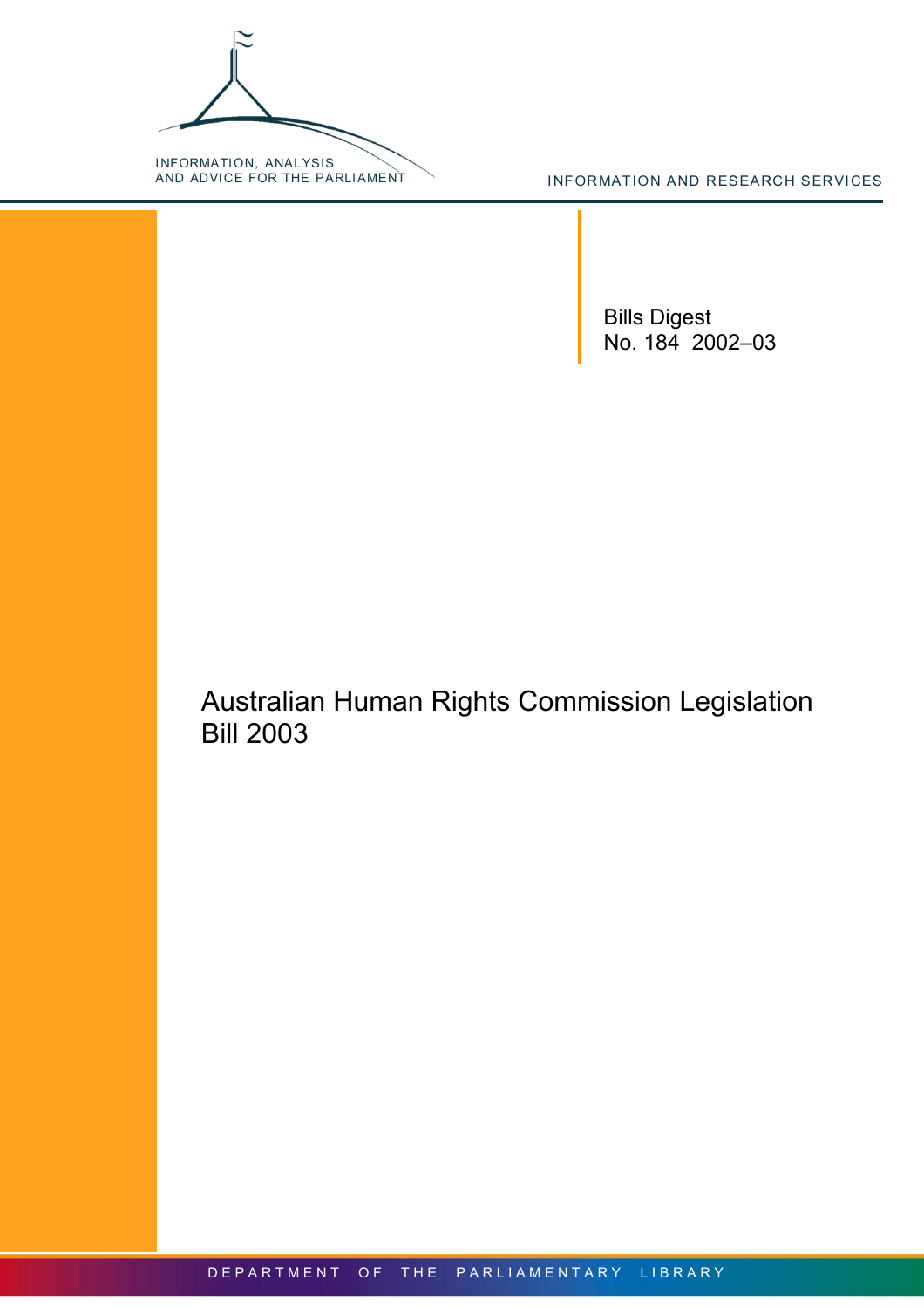ISSN 1328-8091

Copyright Commonwealth of Australia 2003

Except to the extent of the uses permitted under the *Copyright Act 1968*, no part of this publication may be reproduced or transmitted in any form or by any means including information storage and retrieval systems, without the prior written consent of the Department of the Parliamentary Library, other than by Senators and Members of the Australian Parliament in the course of their official duties.

This paper has been prepared for general distribution to Senators and Members of the Australian Parliament. While great care is taken to ensure that the paper is accurate and balanced, the paper is written using information publicly available at the time of production. The views expressed are those of the author and should not be attributed to the Information and Research Services (IRS). Advice on legislation or legal policy issues contained in this paper is provided for use in parliamentary debate and for related parliamentary purposes. This paper is not professional legal opinion. Readers are reminded that the paper is not an official parliamentary or Australian government document. IRS staff are available to discuss the paper's contents with Senators and Members and their staff but not with members of the public.

## **Inquiries**

Members, Senators and Parliamentary staff can obtain further information from the Information and Research Services on (02) 6277 2646.

Information and Research Services publications are available on the ParlInfo database. On the Internet the Department of the Parliamentary Library can be found at: <http://www.aph.gov.au/library/>

Published by the Department of the Parliamentary Library, 2003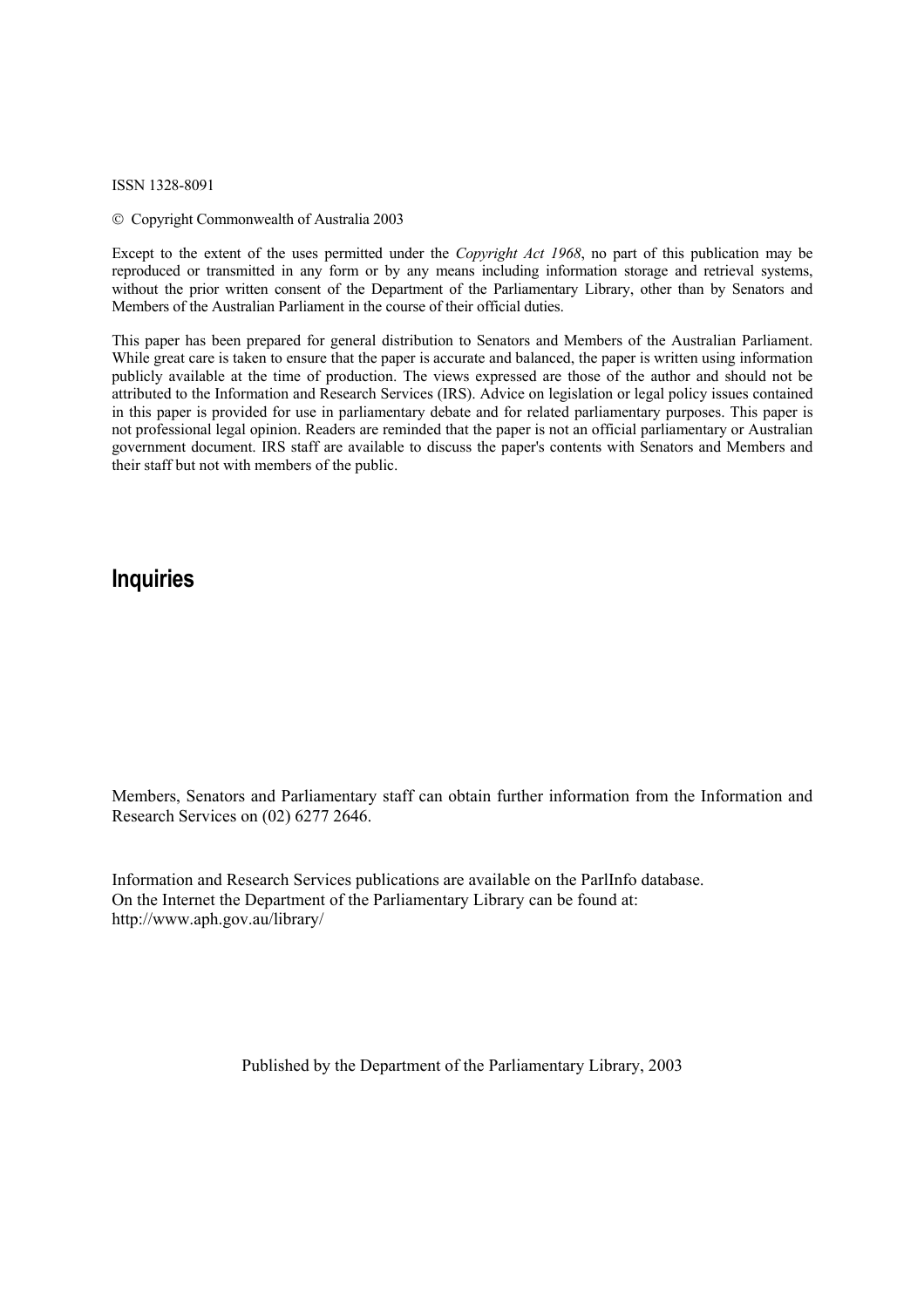### INFORMATION AND RESEARCH SERVICES

Bills Digest No. 184 2002–03

# Australian Human Rights Commission Legislation Bill 2003

Jane Hearn Law and Bills Digest Group 25 June 2003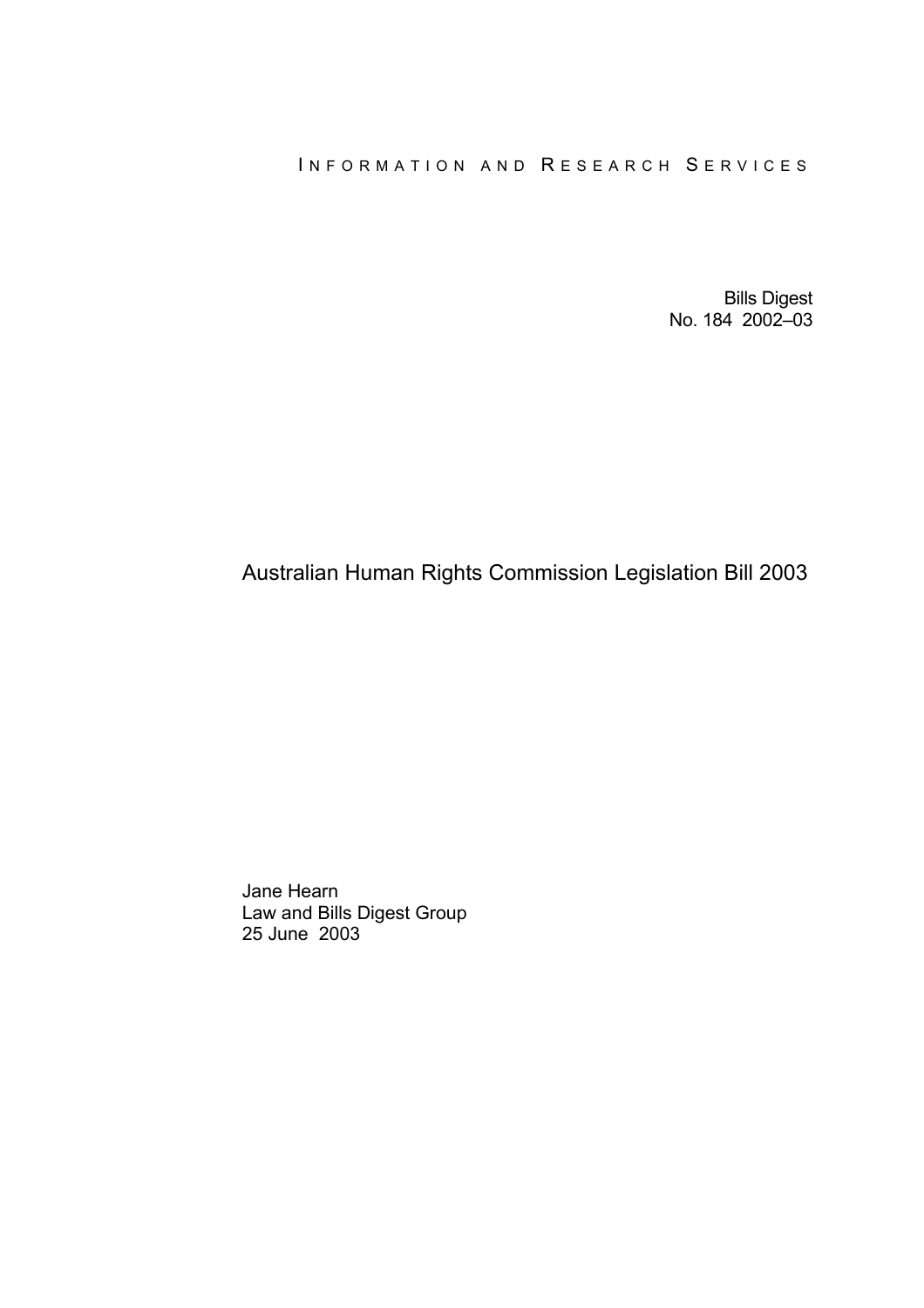# **Contents**

| Schedule 1 – Amendment of the Human Rights and Privacy Legislation. 3            |
|----------------------------------------------------------------------------------|
|                                                                                  |
| Definition of Commissioner under HREOCA, RDA, SDA, DDA. 3                        |
|                                                                                  |
| Abolition of Aboriginal and Torres Strait Islander Social Justice Commissioner 4 |
|                                                                                  |
|                                                                                  |
| Consequential changes to the functions of the Commission in relation to the DDA, |
|                                                                                  |
| Requirement to use the by line – human rights – everyone's responsibility 6      |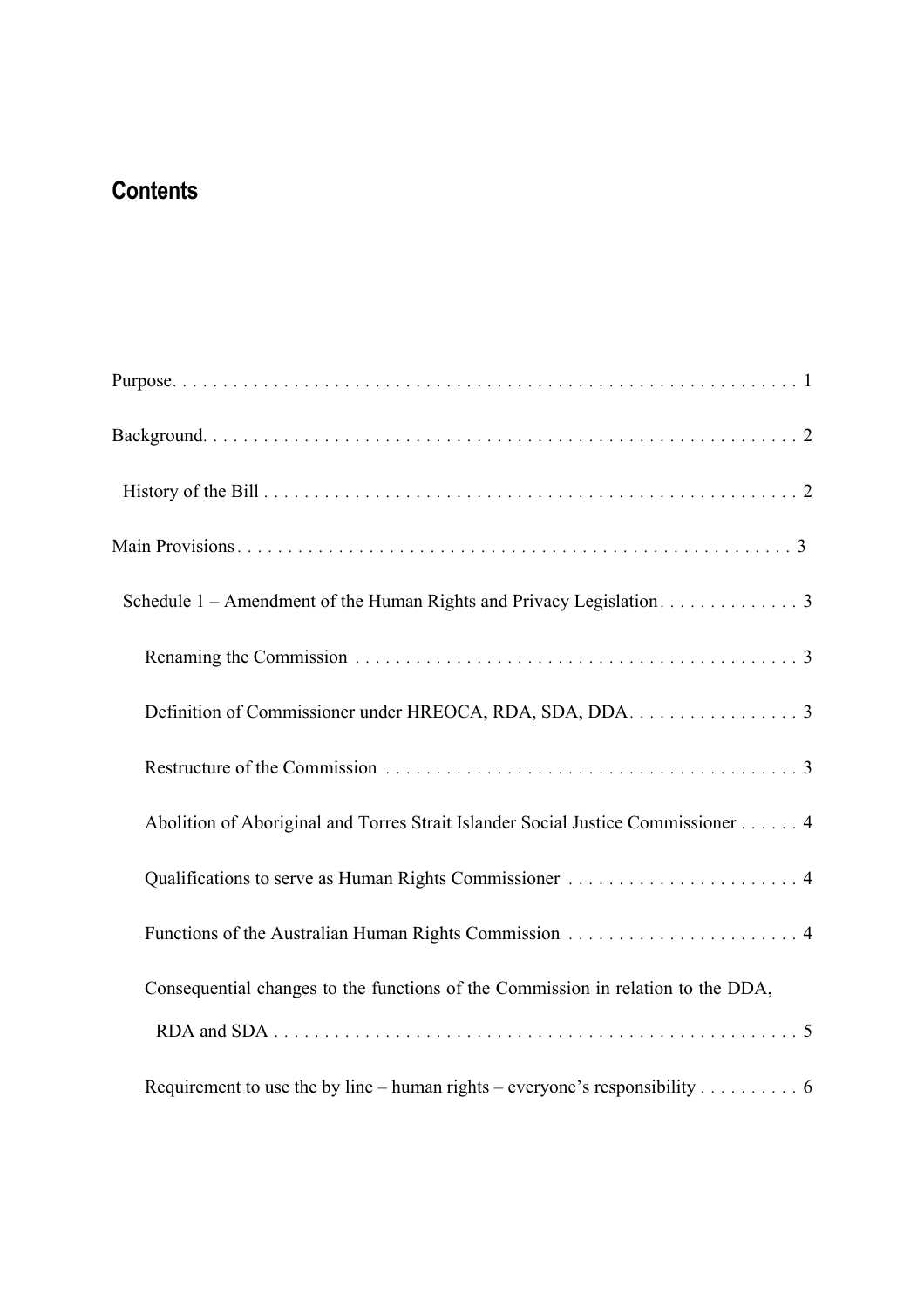| Requirement for Consent of the Attorney-General to Intervene in Proceedings 6   |
|---------------------------------------------------------------------------------|
|                                                                                 |
|                                                                                 |
| Removal of the Commission's powers to recommend payment of compensation 8       |
|                                                                                 |
| Transitional provisions concerning continuity of Commission and Commissioners 9 |
|                                                                                 |
|                                                                                 |
| Requirement for consent of the Attorney General to intervene in proceedings 11  |
|                                                                                 |
| Removal of Power to Recommend Monetary Compensation for Discrimination 15       |
|                                                                                 |
|                                                                                 |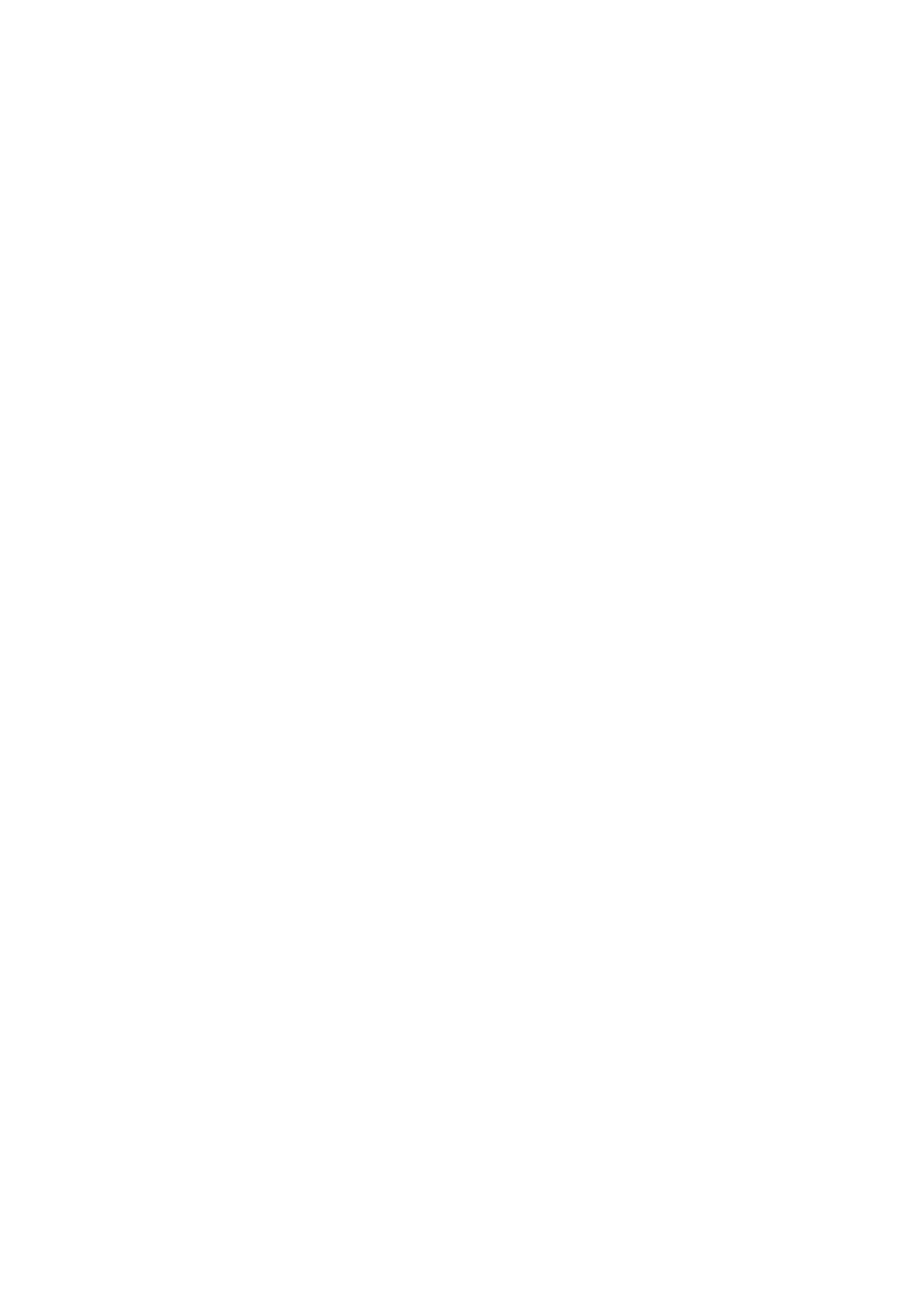# <span id="page-6-0"></span>**Australian Human Rights Commission Legislation Bill 2003**

**Date Introduced:** 27 March 2003

**House:** House of Representatives

**Portfolio:** Attorney-General

**Commencement:** On the day which the Act receives Royal Assent. Consequential amendments to other acts outlined in Schedules 1 and 2 commence on a day to be fixed by proclamation or 6 months from the date the Act receives Royal Assent.

# **Purpose**

The purpose of the Bill is to amend the Federal human rights legislation to:

- rename the Human Rights and Equal Opportunity Commission (the Commission) the Australian Human Rights Commission
- abolish the five specific commissioners responsible for Aboriginal and Torres Strait Islander social justice, human rights, disability, race and sex discrimination and replacing these specialised commissioners with three generic Human Rights **Commissioners**
- require the Commission to use the by line *"human rights everyone's responsibility"*
- amend the statutory functions of the Commission to emphasise education and information dissemination;
- require the consent of the Attorney-General before the Commission can seek leave of a court to intervene in a court proceeding related to human rights and discrimination;
- centralise inquiry and complaints handling under the authority of the President
- enable the Attorney-General to appoint part-time Complaints Commissioners to assist the President with the inquiry and complaint handling function
- remove the Commission's power to recommend the payment of compensation to remedy or reduce loss or damage suffered by a victim of discrimination, and

*Warning:* 

*This Digest was prepared for debate. It reflects the legislation as introduced and does not canvass subsequent amendments.*

*This Digest does not have any official legal status. Other sources should be consulted to determine the subsequent official status of the Bill.*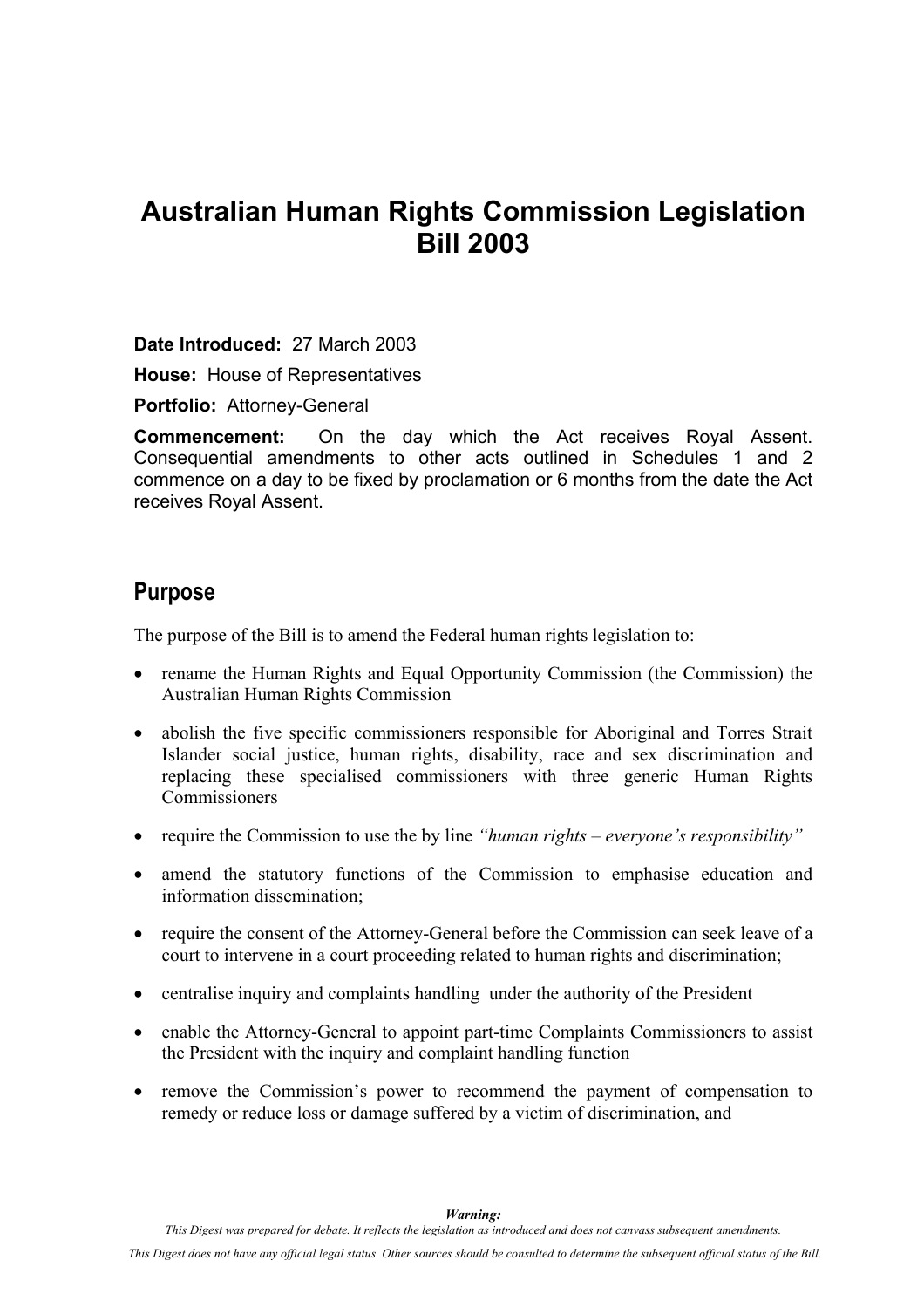<span id="page-7-0"></span>• repeal existing provision for establishing the Community Relations Council and Advisory Committees under the *Race Discrimination Act 1975( RDA).*

# **Background**

History of the Bill

The majority of the provisions of this Bill were originally introduced into the House of Representatives on 8 April 1998 as the Human Rights Legislation Amendment Bill (No. 2) 1998 (the 1998 Bill). Parliamentary debate on the original 1998 Bill was not completed before the 38<sup>th</sup> Parliament was prorogued. The Bill was reintroduced as the Human Rights Legislation Amendment Bill (No.2) 1999 which subsequently lapsed when the Federal Election was called in late 2001.

Major aspects of the 1998 Bill were considered by the Senate Legal and Constitutional Legislation Committee in 1998 and 1999. The Committee's report was tabled on 17 February [1](#page-8-1)999.<sup>1</sup> The Majority Report of the Committee generally recommended passage of the Bill, although it also recommended several significant changes. The Minority Reports of the Opposition and the Australian Democrats recommended against passage of the Bill. $2$ 

On 13 October 1999 the Government proposed amendments to the 1999 Bill removing the requirement for approval of the Attorney-General to intervene in court proceedings and providing for continuity of three of the then current Commissioners as Deputy Presidents. The Opposition accepted the proposed amendments and the Bill passed the House of Representative on that day.

As noted above, the Human Rights Legislation Amendment Bill (No.2) 1999 lapsed in 2001. The new Australian Human Rights Commission Bill 2003 retains the major features of the earlier Bill as introduced and amended with three important differences:

- the proposed name change to "Australian Human Rights Commission" replaces the previous proposal of the "Human Rights and Responsibilities Commission"
- the Bill reinstitutes the requirement that the Commission obtain the consent of the Attorney-General to intervene in court proceedings, and
- introduces a new and additional power for the Attorney-General to appoint part-time Complaints Commissioners to assist the President to discharge that function.

The current Bill was referred to the Senate Legal and Constitutional Legislation Committee which reported on 29 May 2003. The Committee's report and access to submissions are available at [http://www.aph.gov.au/senate/committee/legcon\\_ctte/reports/index.htm](http://www.aph.gov.au/senate/committee/legcon_ctte/reports/index.htm).

*This Digest does not have any official legal status. Other sources should be consulted to determine the subsequent official status of the Bill.*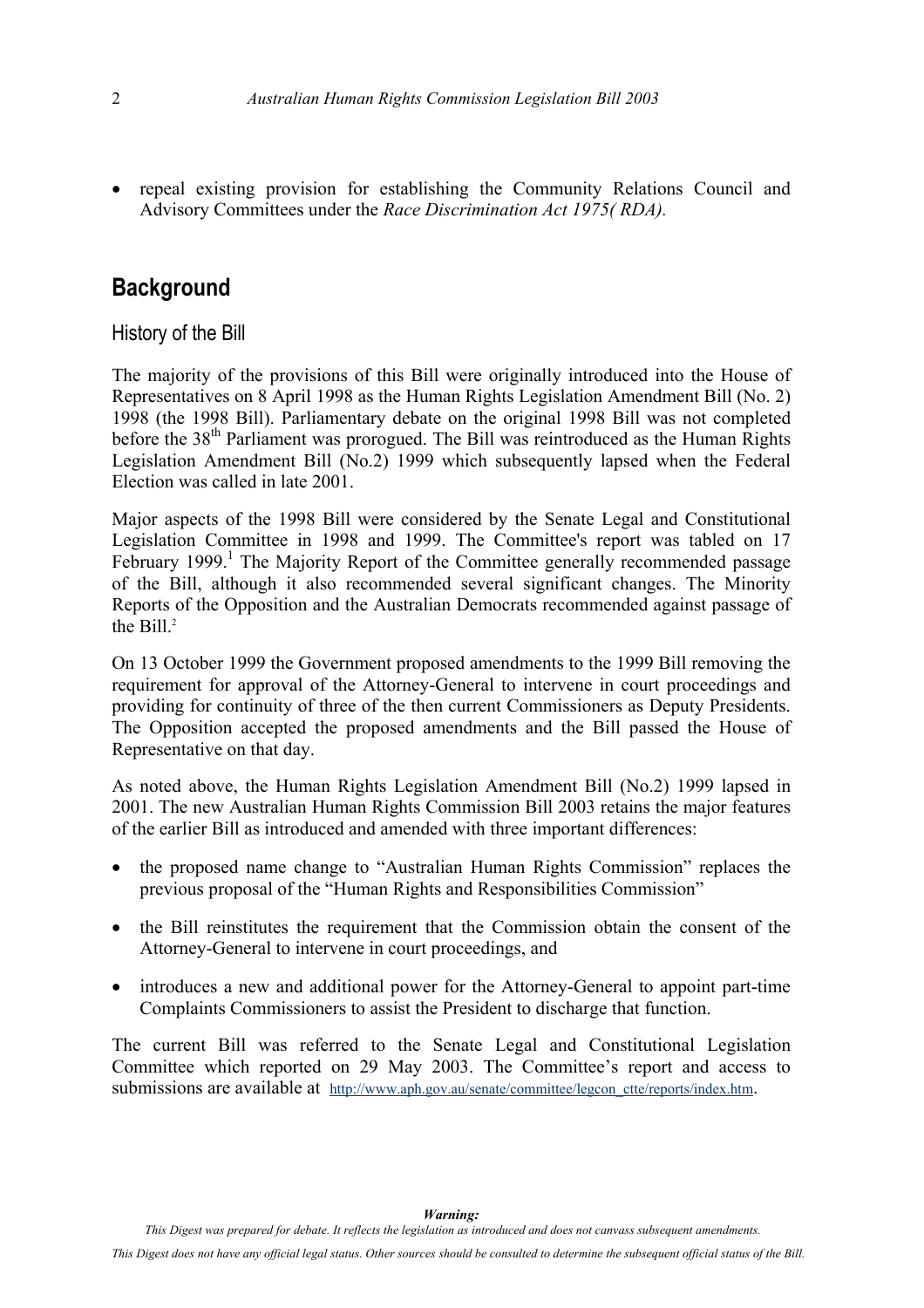<span id="page-8-0"></span>A summary of the Committee's findings and recommendations are set out in the Concluding Comments below.

<span id="page-8-2"></span>An overview of the existing Human Rights and Equal Opportunity Commission and history of Commonwealth human rights laws may be found in Bills Digest No.146, 1998-99 Human Rights Legislation Amendment Bill 1999.<sup>3</sup> Access to the Human Rights and Equal Opportunity Commission website is through [http://www.hreoc.gov.au/media\\_releases/2003/32\\_03.htm.](http://www.hreoc.gov.au/media_releases/2003/32_03.htm)

## **Main Provisions**

Schedule 1 – Amendment of the Human Rights and Privacy Legislation

#### **Renaming the Commission**

**Items 1 and 2** amend the title Human Rights and Equal Opportunity Commission Act 1986 ('HREOCA') to the Australian Human Rights Commission Act 1986.

**Item 4** amends the definition of 'the Commission' from the Human Rights and Equal Opportunity Commission to the Australian Human Rights Commission*.* 

#### **Definition of Commissioner under HREOCA, RDA, SDA, DDA[4](#page-9-2)**

**Item 5** inserts the definition of Complaints Commissioner meaning a person who is appointed as a Complaints Commissioner under section 42A.

**Item 7** inserts the definition of a Human Rights Commissioner meaning a member of the Commission appointed under section 8B.

**Items 6, 9 and 10** consecutively repeal the definition in HREOCA of the Disability Discrimination Commissioner (DDA), the Race Discrimination Commissioner (RDA) and the Sex Discrimination Commissioner (SDA). These repeals are mirrored in amendments to the DDA, the RDA and the SDA which have the effect of abolishing the positions of the specialised Commissioners established under those Acts.

#### **Restructure of the Commission**

**Item 13** deals with the composition of the Australian Human Rights Commission. It repeals the current list of:

- <span id="page-8-1"></span>**President**
- Human Rights Commissioner
- Race Discrimination Commissioner

*This Digest was prepared for debate. It reflects the legislation as introduced and does not canvass subsequent amendments.*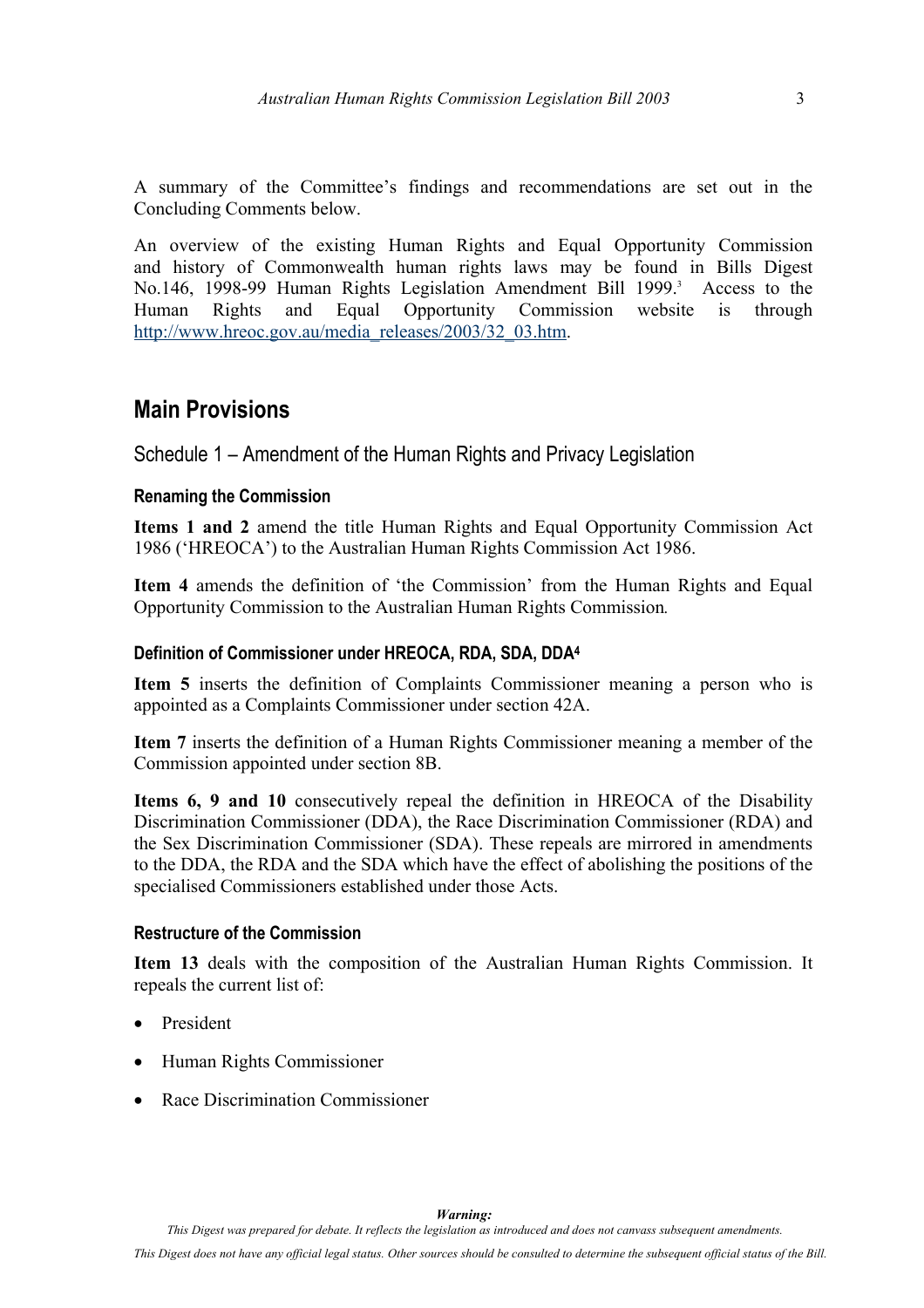- <span id="page-9-0"></span>• Aboriginal and Torres Strait Islander Social Justice Commissioner
- Sex Discrimination Commissioner, and
- Disability Discrimination Commissioner

<span id="page-9-1"></span>and replaces it with:

- <span id="page-9-2"></span>• President, and
- 3 Human Rights Commissioners.

#### **Abolition of Aboriginal and Torres Strait Islander Social Justice Commissioner**

**Item 57** repeals subsection 46B which requires that a person appointed as the Aboriginal and Torres Strait Islander Social Justice Commissioner must have 'significant experience in community life of Aboriginal persons or Torres Strait Islanders.' This specific requirement of experience in community life of Aboriginal persons or Torres Strait Islanders is not repeated in those provisions dealing with the appointment of the three Human Rights Commissioners (see Item 19 below).

#### **Qualifications to serve as Human Rights Commissioner**

**Item 18** amends subsection 8B(2) to provide that a person is not qualified to be appointed as a full time Commissioner by the Governor General (GG) unless the Minister is satisfied that the person has appropriate qualifications, knowledge or experience.

**Item 19** adds subsection 8B(3) which requires that before the GG makes the appointment the Minister must be satisfied that the President, the other Human Rights Commissioner and the person, as a group, have expertise in the variety of matters likely to come before the Commission.

#### **Functions of the Australian Human Rights Commission**

**Item 20** reorders the functions of the Commission to provide a focus on the following:

- promoting understanding, acceptance and public discussion of human rights in Australia and of the responsibility of persons and organisations to respect those rights
- disseminating information on human rights and the responsibility of persons and organisations to respect those rights
- undertaking research, educational and other programs promoting human rights on behalf of the Commonwealth, and
- preparing and publishing guidelines concerning human rights which can be conciliated by the Commission.

*This Digest does not have any official legal status. Other sources should be consulted to determine the subsequent official status of the Bill.*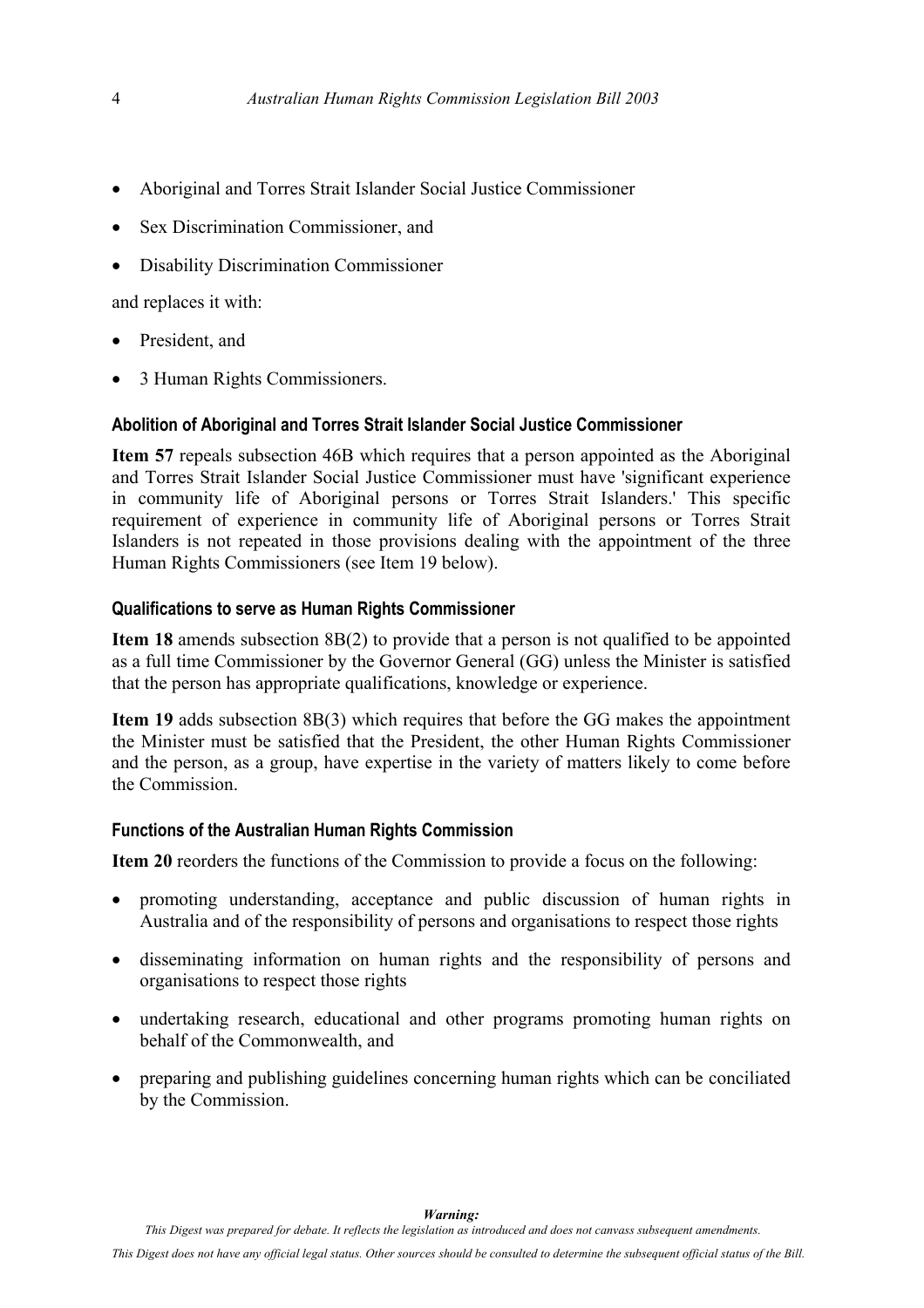<span id="page-10-0"></span>Currently, these functions of the Commission are provided for in HREOCA, except for the function of disseminating information, although this is arguably covered by the Commission's incidental power. These functions, however, have been 'upgraded' to underline their new importance. The only proposed 'higher' functions of the Commission are to:

- carry out those functions conferred by the RDA, the SDA and the DDA (currently paragraph  $11(1)(a)$ , and
- inquire into and attempt to conciliate complaints of unlawful discrimination

**Item 36** reorders the functions of the Commission under Division 4 relating to equal opportunity in employment. It amends paragraph 31(a) by inserting the following functions:

- promote understanding, acceptance and public discussion of equal opportunity in employment and the responsibility of persons and organisations to respect that equality
- disseminate information on equality of opportunity in employment and responsibilities of persons and organisations to respect that equality
- undertake research and educational programs on behalf of the Commonwealth promoting that equality, and
- prepare and publish guidelines for avoiding acts or practices which transgress these rights and responsibilities.

All these functions are already specified in the Act, except for dissemination of information, which is arguably covered by the Commission's incidental function. The existing subparagraphs  $s31(c)$ , (d) and (h) which deal with these functions are repealed.

#### **Consequential changes to the functions of the Commission in relation to the DDA, RDA and SDA**

#### *Disability Discrimination Act 1992*

**Item 89** provides that the first four functions of the Commission in relation to disability discrimination are:

- promoting an understanding of, acceptance of and compliance with the DDA
- disseminating information on disability discrimination and on the responsibility of persons and organisations to avoid such discrimination
- undertaking research, educational and other programs promoting the DDA on behalf of the Commonwealth, and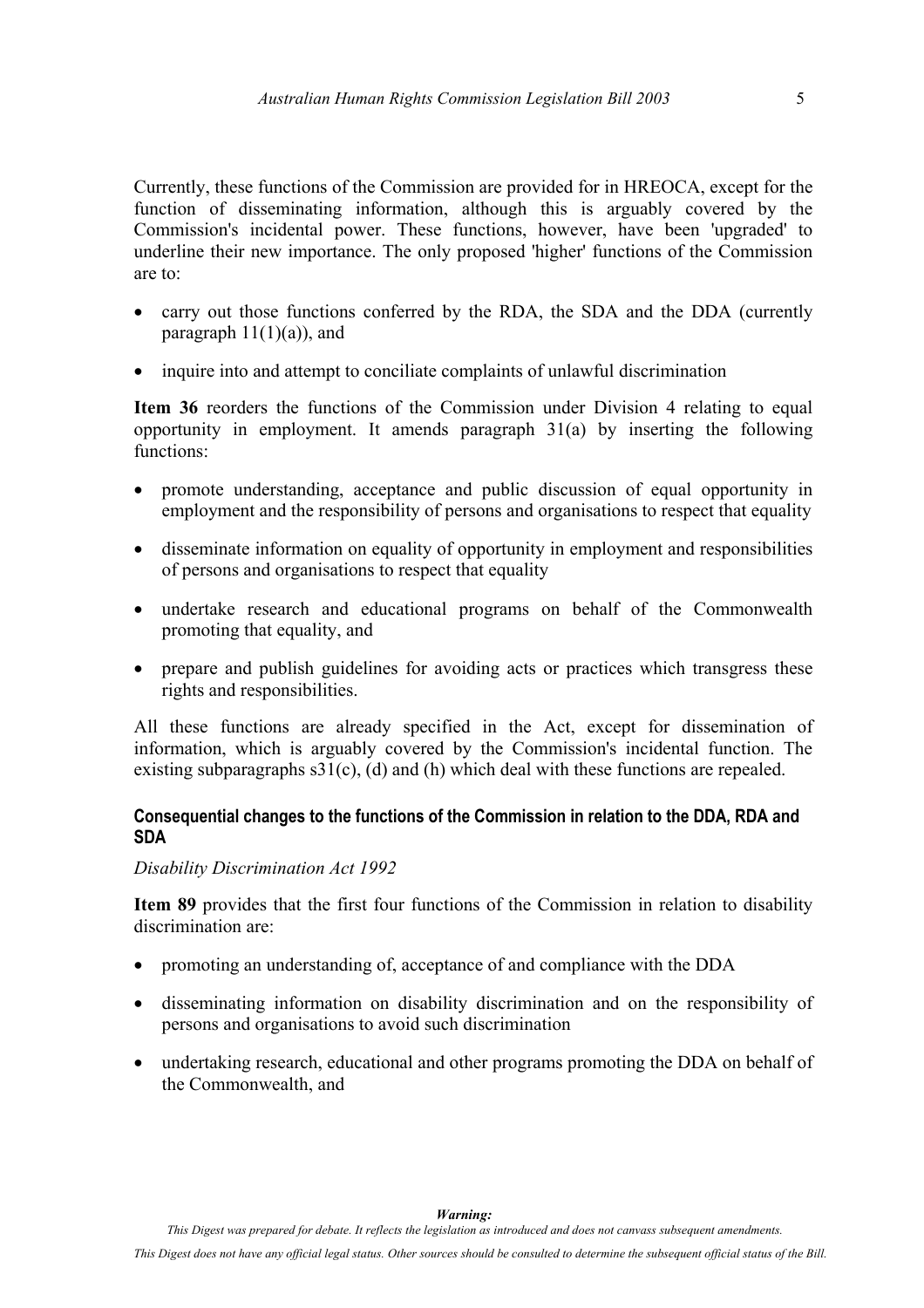<span id="page-11-0"></span>• preparing and publishing guidelines concerning avoidance of disability discrimination.

Currently, all these functions are in the DDA except for dissemination of information, although this could be interpreted as covered by the Commission's current incidental powers.

#### *Racial Discrimination Act 1975*

**Item 117** inserts a new function to disseminate information on racial discrimination and on the responsibility of persons and organisations to avoid such discrimination. All other functions currently listed for the Race Discrimination Commissioner remain.

#### *Sex Discrimination Act 1984*

**Item 134** rearranges the functions of the Commission so that the first four functions are to:

- promote an understanding and acceptance of, and compliance with, the SDA
- disseminate information on relevant grounds and on the responsibility of persons and organisations to avoid such discrimination
- undertake research and educational programs on behalf of the Commonwealth for promotion of the SDA, and
- prepare and publish guidelines for avoiding relevant forms of discrimination under the SDA.

Currently, all these functions are in the SDA except for dissemination of information, although this could be interpreted as covered by the Commission's current incidental powers.

#### **Requirement to use the by line – human rights – everyone's responsibility**

**Item 25** inserts **new subsections 11(1A) and (1B)** that require the Commission to raise public awareness of the importance of human rights by using, and encouraging the use of, the expression 'human rights – everyone's responsibility'. The Commission may incorporate the expression in its logo and its stationery but is not required to do so by the amendment.

#### **Requirement for Consent of the Attorney-General to Intervene in Proceedings**

Currently, the HREOCA, the DDA, the RDA and the SDA provide the Commission with the power to seek a court's leave to intervene in court proceedings that involve relevant human rights and discrimination issues.

**Items 26 and 39** (HREOCA), **93** (DDA), **121** (RDA) and **138** (SDA) propose that any intervention by the Commission in a court hearing involving human rights or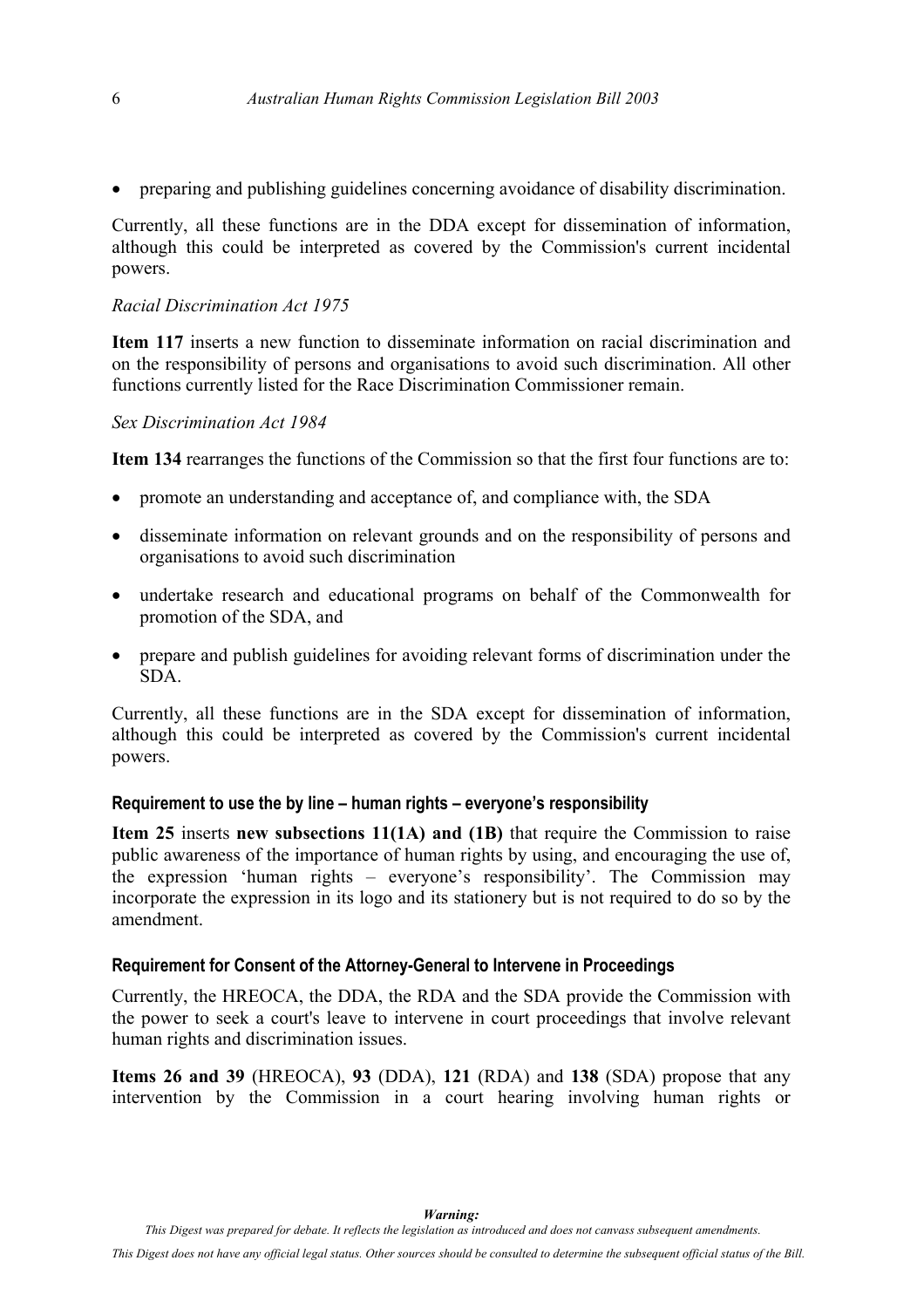<span id="page-12-0"></span>discrimination issues must now have leave of the Attorney-General before seeking leave of the court.

**Items 26 and 39** (HREOCA), **93** (DDA), **121** (RDA), **and 138** (SDA) provide that the Attorney-General may (but need not) have regard to the following matters when considering whether approval to seek leave of the court to intervene should be granted:

- whether the Commonwealth has already intervened in the proceedings
- whether, in the Attorney's view, the proceedings may, to a significant extent, affect the human rights of, or involve issues of discrimination against, persons not parties to the proceedings
- whether, in the Attorney's view, the proceedings have significant implications for the administration of the Commonwealth disability, race and sex discrimination legislation, and
- whether, in the Attorney's view, there are special circumstances for the Commission to intervene, such as intervention being in the public interest.

Consent is not required if the President of the Commission is a Justice of the High Court or the Federal Court or was a Justice of the High Court or Federal Court immediately before becoming the President.

In these circumstances, the Commission is only required to provide written notice accompanied by a statement of why the Commission considers it appropriate to intervene. The notice must be given at a reasonable time before the Commission seeks the leave of the court.

The provisions create a two tier system where the requirement for consent depends on the status of the incumbent President at the time of the application.

#### **Centralisation of complaints handling in the President**

**Item 29** provides that the President may delegate to the Complaints Commissioners the power to inquire into, conciliate complaints and report on complaints concerning an act or practice that is inconsistent with human rights or discrimination in relation to employment.

**Item 31** clarifies that the President is prohibited from delegating to 'another member' of the Commission any of the President's powers in relation to the handling of complaints.

#### **Appointment of Complaints Commissioners**

**Item 53** inserts **new section 42A** to enable the Attorney-General to appoint legally qualified persons as Complaints Commissioners to assist the President in discharging the complaints function. Complaints Commissioners are not members of the Commission.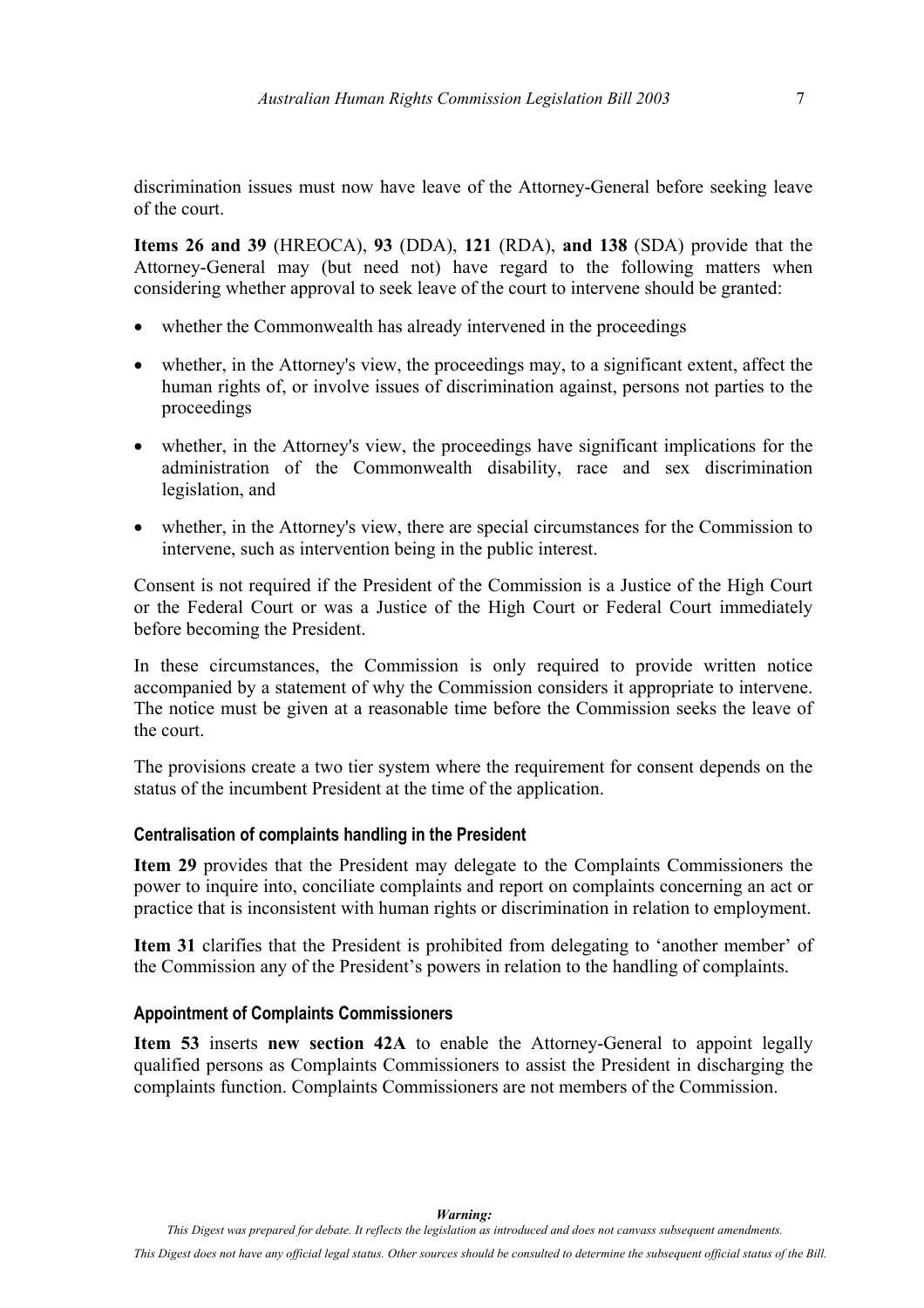<span id="page-13-0"></span>The Complaints Commissioner may be appointed for a period of up to five years with the possibility of further appointment. The Attorney-General has the discretion to determine the terms and conditions of appointment and to terminate the appointment at any time.

For purposes of this section, 'legally qualified person' means a person who is a serving or former Judge of a court created by the Commonwealth Parliament or a State Parliament (paragraph 42A(7)(a)). A Justice of the High Court would not be eligible for appointment as a Complaints Commissioner. The High Court of Australia is a creation of the Constitution not the Parliament. It also includes lawyers admitted to practice on the roll of a State or Territory Supreme Court, the High Court or a Federal Court. (paragraph 42A(7)(b)).

**Item 69** inserts **new section 46PNA** which sets out the role of the Complaints Commissioner. The Complaints Commissioner has a duty to exercise the functions of the President to inquire into a complaint referred by the President and attempt to conciliate the complaint. Those functions can only be exercise when delegated by the President.

**Item 32** ensures that in undertaking the delegated functions a Complaints Commissioner can act effectively by exercising any power conferred on a member of the Commission, for example, the power to obtain information and documents under section 21 of the **HREOCA** 

#### **Removal of the Commission's powers to recommend payment of compensation**

**Items 35** repeals the Commission's power to recommend certain remedies when it considers that an act or practice has breached a the complainants human rights or amounts to discrimination (but is not unlawful discrimination under the DDA, RDA or the SDA). Currently, as part of the Commission's complaint and inquiry function, the Commission is empowered to make recommendations for remedial action including the payment of compensation to a person who has suffered loss or damage.

**Item 35** substitutes the existing paragraph 29(2)(c) with a new provision to remove the Commission's power to recommend payment of monetary compensation of damages. The Commission's power is recommendatory only and not enforceable in the Courts.

#### **Abolition of Community Relations Council under the RDA**

The *RDA* establishes a Community Relations Council charged with the task of advising the Minister and the Commission concerning observance and implementation of the *Convention on the Elimination of All Forms of Racial Discrimination* (CERD) through promotion of educational programs, research, publication and dissemination of materials, promotion of understanding and tolerance and any other relevant matter related to observance of the Convention.

**Item 124** repeals, *inter alia*, those parts (Part V and parts of Part VI) of the RDA which established the Community Relations Council and the provision of staff for the Council.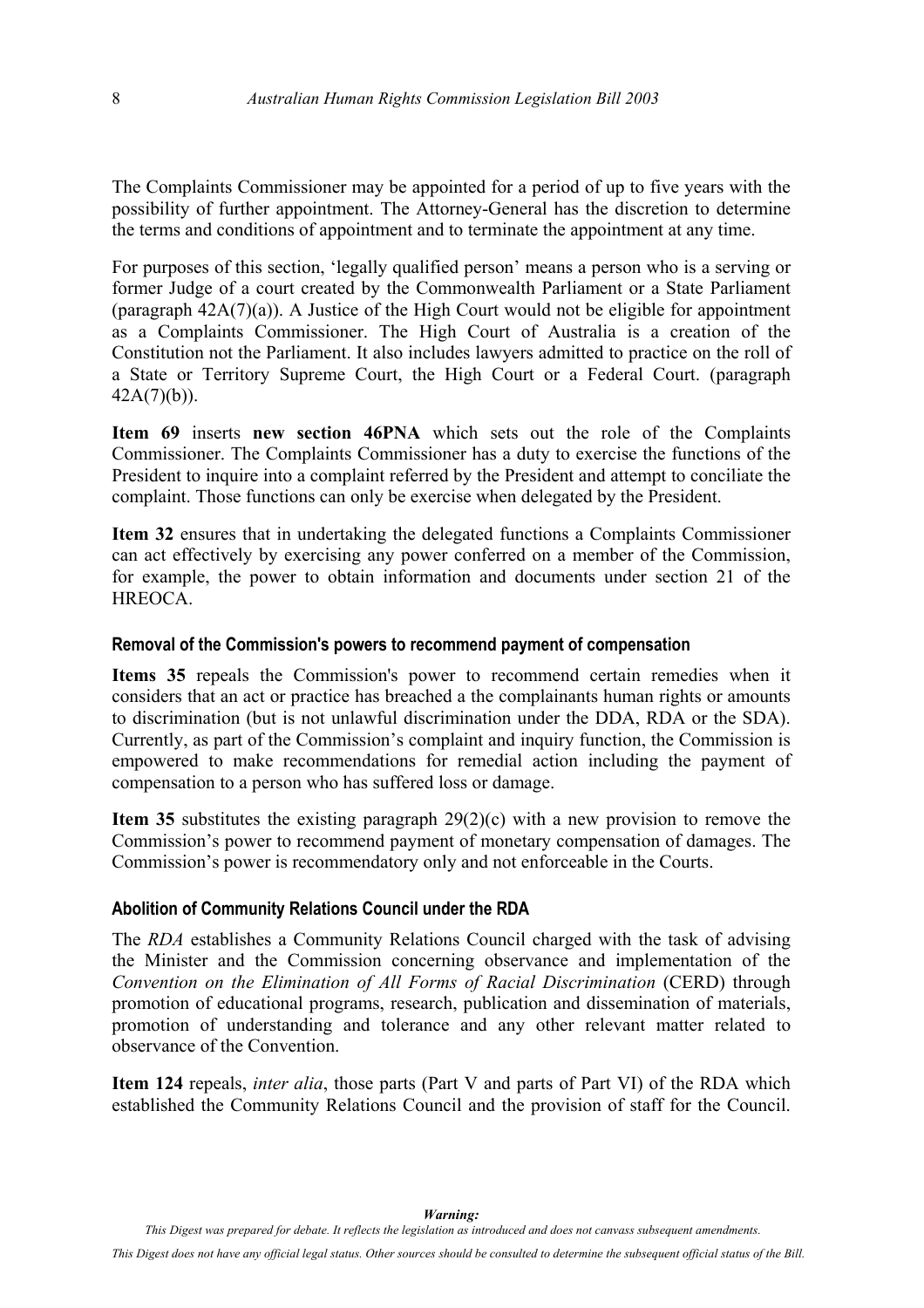<span id="page-14-0"></span>**Items 103, 107, 108 and 110** repeal the RDA's definition of Chairman, Council, Deputy Chairman and member of the Community Relations Council and the Council.

The Explanatory Memorandum notes that no members have ever been appointed to the Community Relations Council so that it has never in fact come into being. The Explanatory Memorandum states that, pursuant to section 15 of HREOCA, the new Commission will retain the power to 'work with and consult appropriate persons, governmental organisations and non-governmental organisations'.

#### **Transitional provisions concerning continuity of Commission and Commissioners**

**Item 144** provides that the Bill does not affect the continuity of the Commission's existence or the continuity of the appointment of the President or the Human Rights Commissioner. This will ensure that legal responsibilities of the current Commission continue under the new structure.

**Item 146** provides that the existing Commissioners become the new Human Rights Commissioners, providing no more than three such Commissioners are in office at the commencement of the provision. The item also provides for preservation of benefits based on continuity of service. Each existing Commissioner will continue to hold office as a Human Rights Commissioner for the remaining period of their appointment and is eligible for reappointment.

Although the existing structure of the Commission provides for five Commissioners the position of Disability Discrimination Commissioner and Race Discrimination Commissioner have been vacant for some time. There has been only one permanent Disability Discrimination Commissioner whose term expired in December 1997. The term of the last Race Discrimination Commissioner expired in September 1999. The Bill is drafted to accommodate the existing Commissioners, it is unclear what the position would be if more than three Commissioners were currently in office.

### **Concluding Comments**

The Australian Human Rights Commission Bill is controversial legislation that has attracted a considerable amount of public debate. As note above, the Senate Legal and Constitutional Legislation Committee inquired into and reported on the Bill in May 2003. The Report of the Committee brings together the most up to date compilation of views of a wide cross section of Aboriginal and non-Aboriginal organisations, academics, church based groups, individuals, civil liberties organisations and statutory authorities on the Bill. Over 200 submissions were made to the Committee, a significantly greater number than were submitted to the Inquiry on the 1998/1999 version of the Bill.

The majority report of the Senate Committee recommended that the Bill be passed subject to two substantive changes. First, that areas of responsibility be designated for each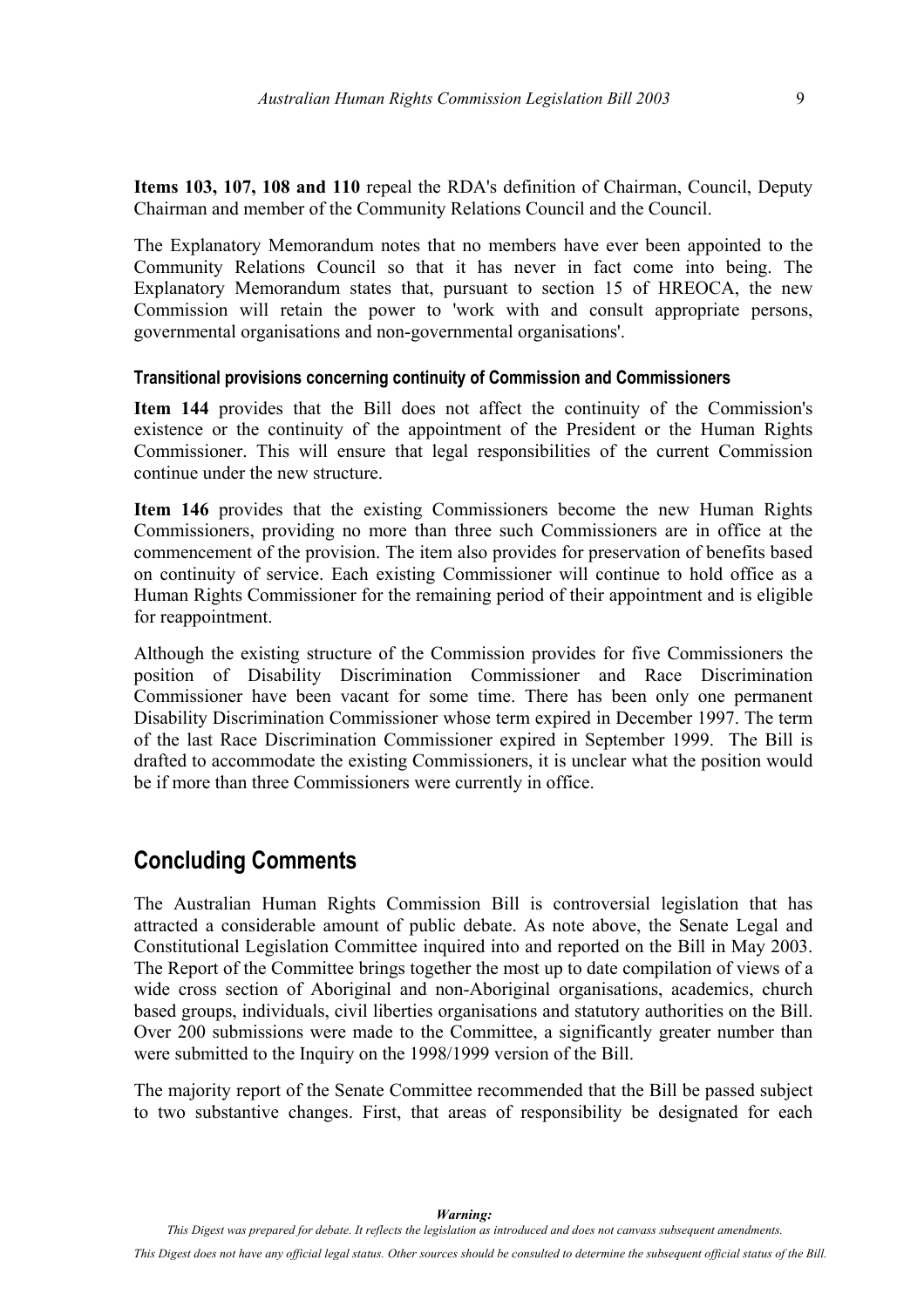<span id="page-15-0"></span>Commissioner in line with the original proposal in the 1998/1999 Bill and that the Commission not be required to obtain the consent of the Attorney-General before seeking leave to intervene in court proceedings (see below). By contrast a dissenting report by ALP, Democrat and Green Senators opposes the Bill outright and made a series of alternative proposals that would strengthen the capacity of the Commission to perform its existing functions.

These concluding comments are not exhaustive of all the issued raised by the Bill. Rather it highlights four of the key issues considered by the Senate Committee – restructuring the Commission; the requirement to obtain the Attorney-General's consent before seeking leave to intervene in Court proceedings; the centralisation of the inquiry and complaints function and the power to appoint part-time Complaints Commissioners; and the abolition of the power to recommend monetary compensation. Finally, it briefly touches on other jurisdictional issues that have been left untouched by the Bill and were outside the scope of the Senate Committee's inquiry.

### Abolition of Specialised Commissioners

The proposal to abolish the five portfolio specific Commissioner positions and replace them with three generic Human Rights Commissioners has attracted significant criticism. The 1998/1999 version of the Bill proposed that the Commission comprise the President and three Deputy Presidents, with combined but specified areas of responsibility in:

- racial discrimination and social justice
- sex discrimination and equal opportunity, and
- human rights and disability discrimination.

In his Second Reading Speech for the 2003 Bill, the Attorney-General said the proposed reforms:

… take into account the possibility of new areas of Commission responsibility (such as age discrimination), the fact that human rights issues increasingly crossover the portfolio specific boundaries of the existing structure (such as issues relating to women with disabilities) and the social and economic environment that faces all levels of government and business.<sup>[5](#page-16-1)</sup>

The main concerns with the abolition of specialised Commissioners have centred on the:

- loss of expertise which specialised Commissioners bring to their position
- loss of a publicly identifiable advocate for particular groups vulnerable to discrimination and human rights abuse, and
- the undermining of the advocacy and educational role of the Commission.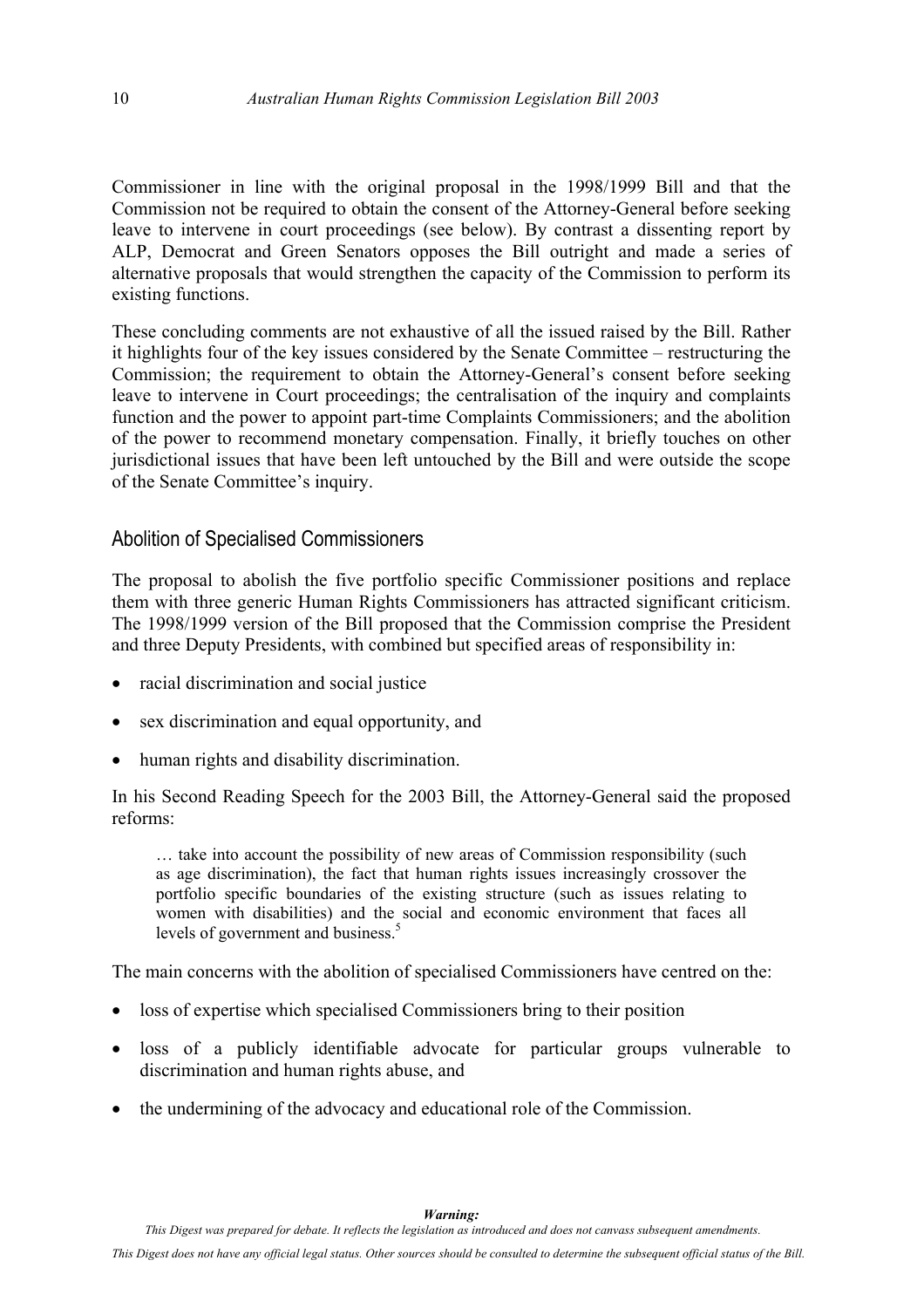<span id="page-16-0"></span>Particular concern has been expressed in relation to the loss of a specialised Aboriginal and Torres Strait Islander Justice Commissioner. A number of Aboriginal organisations, legal and church based groups, academics, and non-indigenous civil liberties organisations strongly advocated the retention of this position. Amongst those who made submissions was the former Royal Commissioner into Aboriginal Deaths in Custody and former Deputy President of the Native Title Tribunal, the Hon Hal Wooten AC QC. He argued that the complex nature of the issues facing indigenous Australia meant it is crucial to have an independent, specialised and informed Commissioner able to keep issue of indigenous human rights before the Government. [6](#page-17-0)

<span id="page-16-1"></span>Recommendation 1 (a) of the majority report favours a reduction in the number of Commissioners from five to three but proposed that the Human Rights Commissioners have designated areas of responsibility such as:

- human rights and disabilities
- sex discrimination, and
- race discrimination and Aboriginal and Torres Strait Islander social justice.

The Senate Committee also recommended that one of the Commissioners be required to have significant experience in the community life of Aboriginal persons or Torres Strait Islanders (Rec 1 (b)). The ALP members supported Recommendation 1 (b) as this is consistent with their view expressed in the dissenting report.

By contrast the dissenting report opposed the restructuring of the Commission as an entrenchment of the existing status quo. ALP, Green and Democrat members called for restoration of funds to enable the appointment of a Disability and Race Discrimination Commissioner to the two existing but vacant positions. They pointed to the need to maintain the existing 5 positions in order to ensure the capacity of the Commission to deal with issues concerning children, age discrimination, the mentally ill and other relevant groups.<sup>[7](#page-17-1)</sup>

#### Requirement for consent of the Attorney General to intervene in proceedings

Under paragraph 11(1)(o) of the HREOCA the Commission has a discretion to seek leave to intervene in court proceedings that involve human rights issues, where the Commission considers it appropriate to do so. Paragraph 31(j) provides for a similar function in relation to equal opportunity and discrimination functions under the RDA, SDA and the DDA in relation to issues of race, sex, marital status, pregnancy and disability discrimination.

Almost all submissions to the Committee opposed the proposed requirement that the Commission seek and obtain the consent of the Attorney-General before seeking leave to intervene in proceedings. The Australian Council for Human Rights Agencies (ACHRA), a new human rights group formed in February 2003 by State and Territory Equal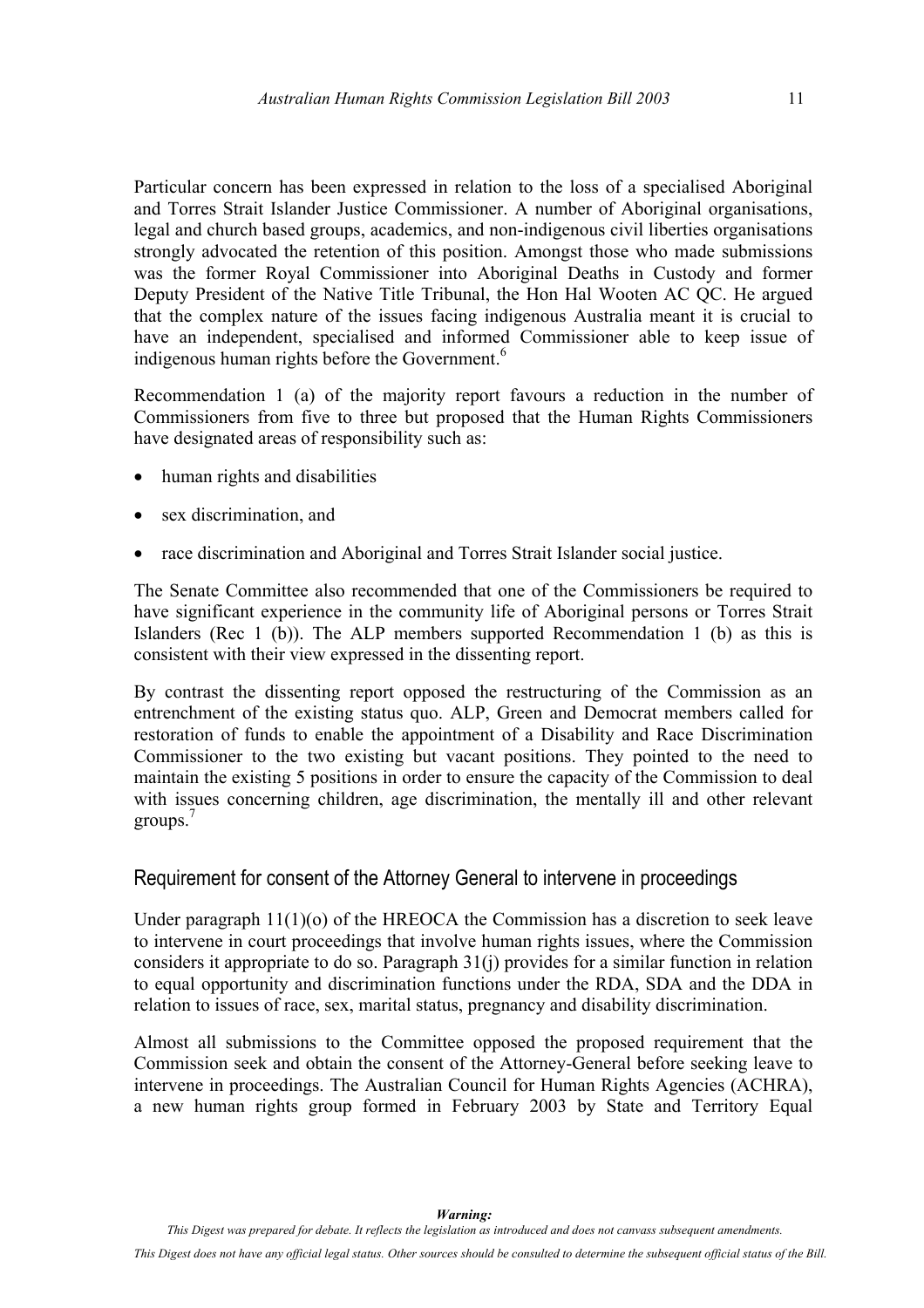Opportunity and Anti-Discrimination Agencies publicly condemned the proposal as a degrading of the independence of the Commission.<sup>8</sup> The ACHRA is made up of Commissioners and Presidents of the agencies.

The Explanatory Memorandum explains the rationale for the proposal as ensuring that the 'intervention power is only exercised after the broader interests of the community have been taken into account'.<sup>9</sup> In his Second Reading Speech the Attorney-General said that:

This requirement is not intended to prevent court submissions that are contrary to the government's views, but rather to prevent duplication and the waste of resources and to ensure that court submissions accord with the interests of the community as a whole.

<span id="page-17-1"></span><span id="page-17-0"></span>The Government's position has been criticised as failing to indicate what those broader interests are and how those interests might be adversely affected by the Commission exercising its intervention powers that are designed to ensure the Courts are able to give proper consideration to human rights issues. A number of witnesses to the Senate Committee argued that there is no evidence that the Commission's intervention power has been used excessively or frivolously. One Senior Counsel informed the Committee that none of the Commission's interventions had attracted criticism from judges for lacking relevance or expertise.<sup>10</sup>

#### <span id="page-17-2"></span>*Costs and Appropriateness of Interventions*

In relation to costs, the President of HREOC, Professor Alice Tay, gave evidence that the Commission has spent:

\$200,000 (or 0.5% of its budget) on 18 interventions over the past three financial years, averaging \$11,000 for each case. Early preparatory work is done in-house by instructing solicitors and senior counsel have worked either pro bono or on reduced rates<sup>[11](#page-18-2)</sup>

The President also informed the Committee that since the Commission was established in 1986, it had been granted permission to intervene in all 35 cases in which leave to intervene had been sought. In evidence before the Committee the Attorney-General's Department told the Committee that the Attorney-General was concerned that the Commission had used its intervention power "inappropriately" and unnecessarily. The only case in which the Attorney-General has publicly criticised HREOC's intervention as inappropriate is the family law case of *B & B,* a matter in which the Attorney-General also intervened with opposing argument.<sup>12</sup>

Professor Tay gave evidence that in 16 of 18 cases in which both the Commission and the Commonwealth had been parties, the Commonwealth's arguments were contrary to the Commission's. Details of those cases are set out in Appendix 6 to the Committee's report. These cases have covered a broad range of significant human rights issues such as, the right of access to lawyers by asylum seekers in detention, scope of the races power under section 51 (xxvi) of the Constitution, definition of native title rights, criminal deportation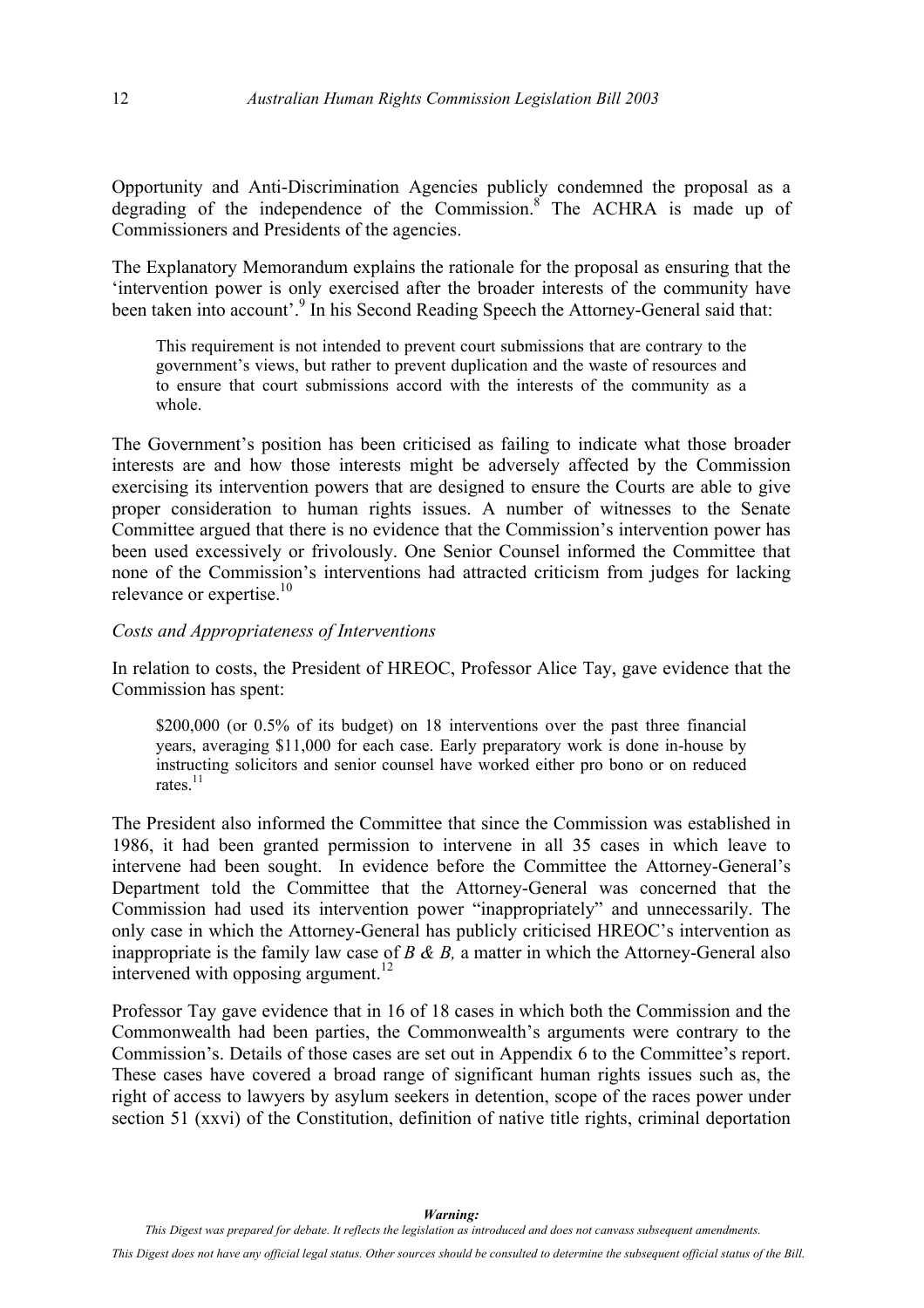of a person in immigration detention, the detention of persons aboard the MV Tampa, the right of a person with a transsexual history to marry, the privative clause in the *Migration Act 1958* and death of asylum seekers off Ashmore Reef.

#### *Accountability – Unfettered Power to Withhold Consent*

As noted above, the Bill sets out a range of matters in proposed new subsection  $11(5)^{13}$  as an indication of the types of matters the Attorney-General *may* wish to consider when deciding whether or not to give his approval. However, the discretion is in fact unfettered by any limitation and consequently it confers an unlimited executive power upon the Attorney General to decide whether or not to give consent. This leaves open the possibility for the Attorney-General to be influenced by matters not specified in the Bill but is drafted so broadly that it effectively avoids the possibility of judicial review.

In evidence before the Committee the Attorney-General's Department acknowledged that insufficient accountability had been built into the Bill. In particular, the Bill (a) did not require the Attorney-General to make public what matters would be taken into account when making the decision and (b) the legislation does not give any right of review of the  $decision<sup>14</sup>$ 

<span id="page-18-1"></span><span id="page-18-0"></span>While in theory, judicial review of the decision is available under the *Administrative Decision (Judicial Review) Act 1977* (Clth), the broad ranging nature of the discretion means the grounds of available review under the Act are unlikely to yield fruit. Consequently, there would be little utility in the Commission seeking to overcome instances of unwarranted interference in the exercise of the Commission's functions through the courts.

#### <span id="page-18-3"></span><span id="page-18-2"></span>*Constitutional Issues- Interference in Judicial Process*

A number of witnesses expressed the view that conferring such a power on the Attorney-General is an inappropriate interference with the judicial process.<sup>15</sup> They pointed to the conflict of interest in conferring the power to decide a question of intervention on a member of the government and of a political party who may be unable to exercise an independent judgment.<sup>16</sup> It was also argued that such a decision making power comes close to interference in the judicial process.<sup>17</sup> Professor George Williams and Ms Ronnit Redman said that:

The Bill's interference with the judicial process may become acute (and possibly raise constitutional issues) when the Commonwealth or the Attorney-General is a party to the litigation. The power to veto the participation of an intervening third party may enable the Attorney-General to influence the outcome of the litigation. This might arise where the veto is used to prevent the Commission from intervening in cases raising the constitutionality of legislation that would infringe human rights (for example in *Kartinyeri v Commonwealth* (1997) 190 CLR 1).<sup>[18](#page-19-6)</sup>

*Conflict with the "Paris Principles"*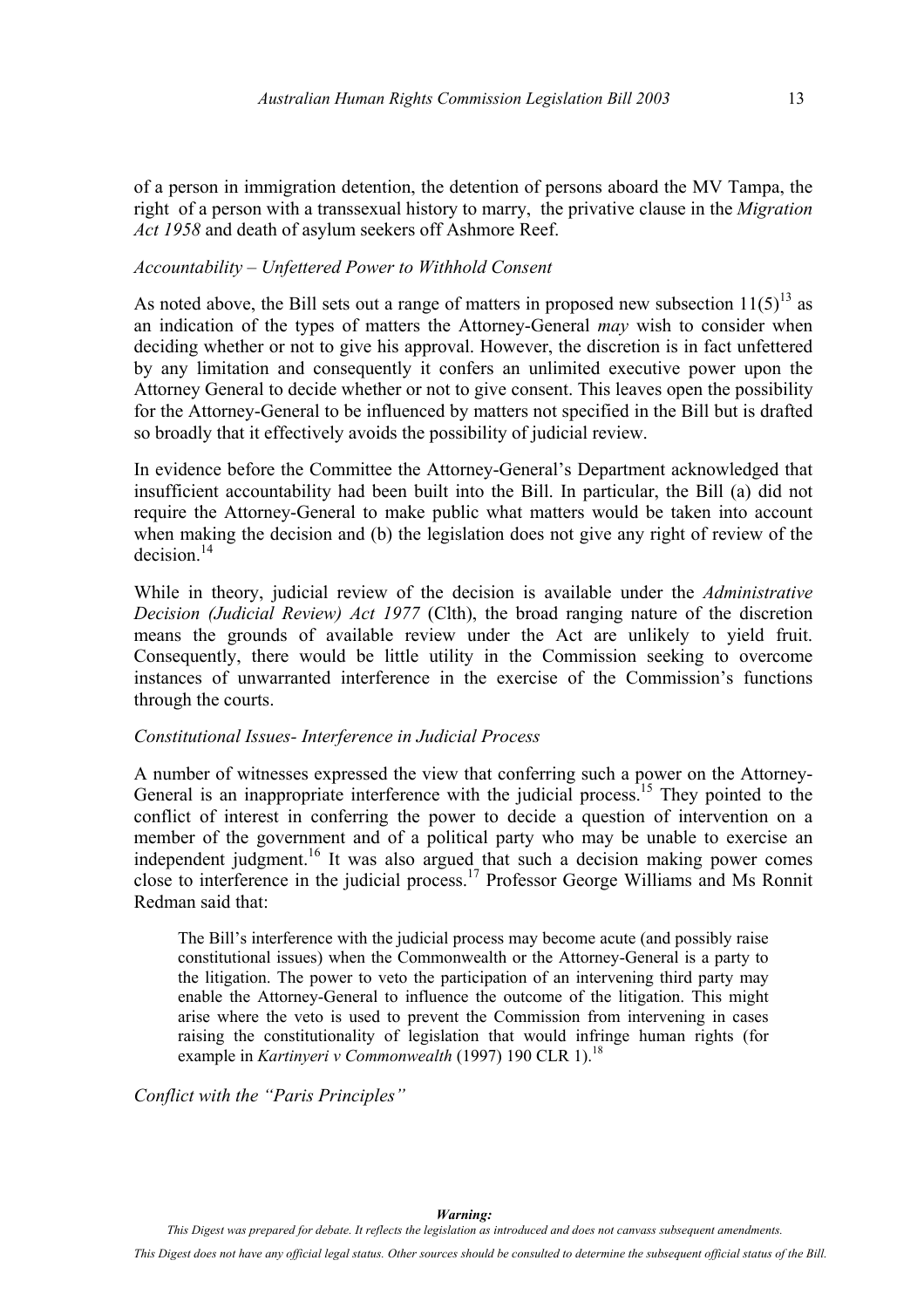<span id="page-19-0"></span>The *Paris Principles* is an international instrument which sets out an agreed set of minimum standards for national human rights institutions. [19](#page-20-1) The Paris Principles is the basic instrument relied on by Australia in promoting the establishment of independent human rights institutions in the Asia Pacific Region. Central to the Paris Principles is the requirement for national governments to guarantee institutional independence to enable the organisation to freely pursue its mandate to promote and protect human rights. This includes the provision of advisory opinions to bodies competent to decide questions of human rights law.[20](#page-20-2)

Recommendation 2 of the majority report proposed this aspect of the Bill not be agreed to and that other informal arrangements to improve communication between the Commission and the Attorney-General be considered to alleviate any potential difficulties that an intervention may raise. It was also recommended that the Bill might be amended to require the Commission to provide details on all interventions in its annual report.

#### Appointment of Complaints Commissioners

The Bill completes the centralisation of complaints handling function of the Commission under the authority of the President. It achieves this by repealing subsection 19(2A) and (2B) which allow the President to delegate to the Human Rights Commissioner the power to deal with complaints in relation to alleged breaches of human rights<sup>21</sup> and discrimination in employment.<sup>22</sup> New subsection 19(2A) prevents the President from delegating any power in relation to complaints to any other Commissioners, including the Human Rights Commissioner.

However, as noted above, the Bill enables the Attorney-General to appoint legally qualified persons on a part-time basis for up to 5 years to deal exclusively with complaints. In his Second Reading Speech the Attorney-General said that:

In order to provide a further option for managing complaint-handling workloads. I will be able to appoint legally qualified persons as Complaints Commissioners on a part-time basis to assist the President with these functions. Work will be allocated to a Complaints Commissioner by the President.

<span id="page-19-4"></span><span id="page-19-3"></span><span id="page-19-2"></span><span id="page-19-1"></span>In its submission to the Senate Committee, the Commission gave evidence that the amendment was unnecessary as there were no undue delays in processing complaints. The Commission also pointed out that the President already has, and retains under this Bill, the power to delegate her powers to members of the staff of the Commission and, if necessary, to a person outside the Commission. The President indicated that this includes a delegation to a person such as a retired judge or legally qualified person if that was considered necessary.[23](#page-20-5)

<span id="page-19-6"></span><span id="page-19-5"></span>*Lack of statutory independence*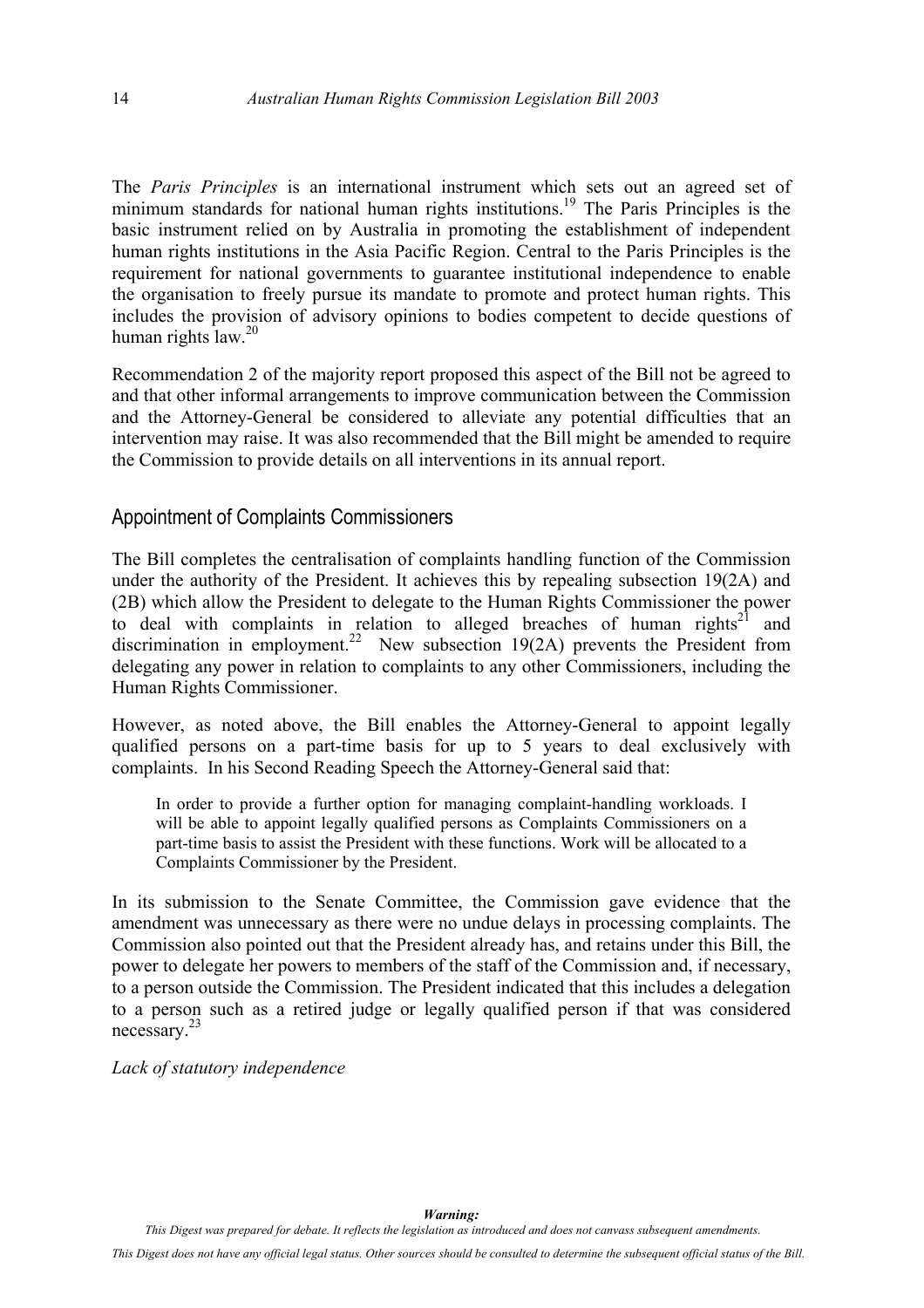<span id="page-20-3"></span><span id="page-20-2"></span><span id="page-20-0"></span>Importantly, a Complaints Commissioner would not be a statutory member of the Commission. Rather, the Bill enables the Attorney-General to determine the terms and conditions of appointment and to terminate the appointment at any time. While this will provide the Government with flexibility to adjust appointments to work flow, the proposal is also open to criticism as is fails to provide statutory independence to safeguard appointees from political interference or pressure to achieve certain results. Vesting control of appointment of the Complaints Commissioners in the hands of the Attorney-General also means that, while the President is required to delegate the inquiry and complaints handling functions to them, the President has little control over whether the person is suitably qualified to perform the task or to manage performance such as the meetings of deadlines and consistent decisions making.<sup>24</sup>

<span id="page-20-5"></span><span id="page-20-4"></span>A number of submissions objected to this aspect of the Bill. The majority of the Committee did not oppose the appointment of Complaints Commissioners. In the dissenting report the ALP, Democrat and Green Senators opposed the further limitation on the President's power to delegate her inquiry power. The minority report proposed that the President be able to delegate inquiry and complaints handling to any other member of the Commission. This approach supports the submission put by the Commission to the Senate Committee.

#### Removal of Power to Recommend Monetary Compensation for Discrimination

Where the Commission finds that an act or practice constitutes discrimination it has the power under paragraph 29(2)(c) to make recommendations for action, including the payment of compensation, to remedy a loss or damage suffered as a result of the discrimination. As noted above, the Bill repeals paragraph 29(2)(c) and replaces it with provision that allows the Commission to make recommendations for remedial action but prohibits the recommending of monetary compensation.

<span id="page-20-1"></span>In evidence to the Senate Committee the Attorney-General's Department explained the existing power as an anomaly and said it was inappropriate for an administrative body that could not enforce the recommendation to have such a power.<sup>25</sup> In reply the Commission argued that, while such recommendations are unenforceable, they formed an important part of the Commission ability to conciliate complaints and in fact respondents have paid the compensation in 27% of cases. The Commission also informed the Senate Committee that the Commonwealth was the respondent in 60% of matters where the Commission had recommended financial compensation in its reports to the Attorney-General but no compensation was paid.<sup>26</sup> The Commission also referred to comparable powers to make non-enforceable recommendations for compensation by other investigative bodies such as the Commonwealth Ombudsman.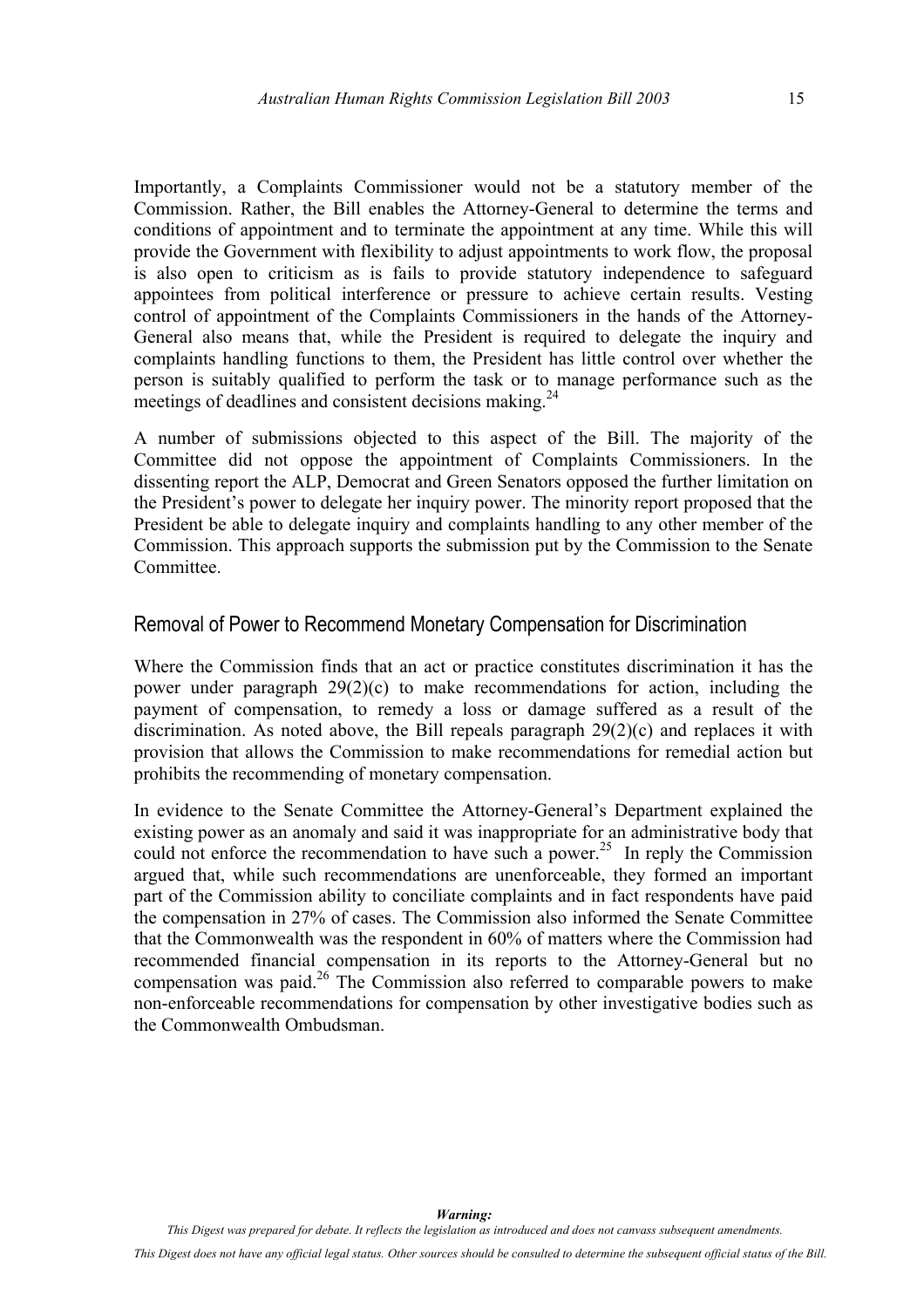#### <span id="page-21-0"></span>Other Jurisdictional Issues

The task of the Senate Committee was to inquire into the provisions of the proposed Bill. Consequently, there was little scope to examine other issues relevant to the functioning of the Commission. One issue which has yet to be analysed in detail is whether the Commission has a sufficiently wide jurisdiction to inquire into complaints concerning the broad range of human rights issues that arise for particular segments of the Australian community.

<span id="page-21-1"></span>For example, while the Commission can deal with the allegations of arbitrary detention and inhumane treatment of asylum seekers under the International Covenant on Civil and Political Rights (ICCPR), it has no express jurisdiction to deal comprehensively with the civil, political, economic, social and cultural rights of refugees protected by the 1951 Convention Relating to the Status of Refugees (CSR). Similarly, the Commission has a limited jurisdiction to deal with economic, social or cultural rights of the wider community and yet the Commission is under a statutory duty to ensure that it discharges its function with regard for the 'indivisibility' of human rights.<sup>27</sup> Consequently, there is an outstanding issue as to whether the 1951 Convention Relating to the Status of Refugees and the International Covenant on Economic, Social or Cultural Rights (ICESCR) should be declared instruments under the HREOCA and scheduled to the Act. The ICCPR<sup>28</sup> and ICESCR, together with the UN Declaration on Human Rights, make up the International Bill of Rights which sits at the apex of the system of international human rights law.

<span id="page-21-5"></span><span id="page-21-4"></span><span id="page-21-3"></span><span id="page-21-2"></span>Similarly, the Commission has limited jurisdiction in relation to prisoners who are primarily the responsibility of State or Territory Governments. This is a major shortcoming in Australia's national human rights institution that has failed to attract much attention. In the absence of Bills of Rights at the State and Territory level prisoners depend on a patchwork of tort and administrative law to ensure accountability for standards of treatment during incarceration. Under the Australian Constitution the management of prisons is a responsibility of the States. It is arguable that the Commission has jurisdiction in relation to Federal prisoners held in State prisons on behalf of the Commonwealth. And, under international law, it is the responsibility of the Commonwealth to ensure that State and Territory Governments act consistently with Australia's treaty obligations.

### **Endnotes**

 $\overline{a}$ 

1 Following a recommendation by the Selection of Bills Committee, the Senate referred the 1998 Bill to the Senate Legal and Constitutional Legislation Committee on 14 May 1998, for inquiry and report by 10 August 1998. An interim report was presented on 10 August 1998, however before the final report of the Committee could be tabled, the 1998 Federal election was called and the committee was unable to continue its consideration of the 1998 Bill. After the election, the provisions of the 1998 Bill were referred to the re-constituted Committee on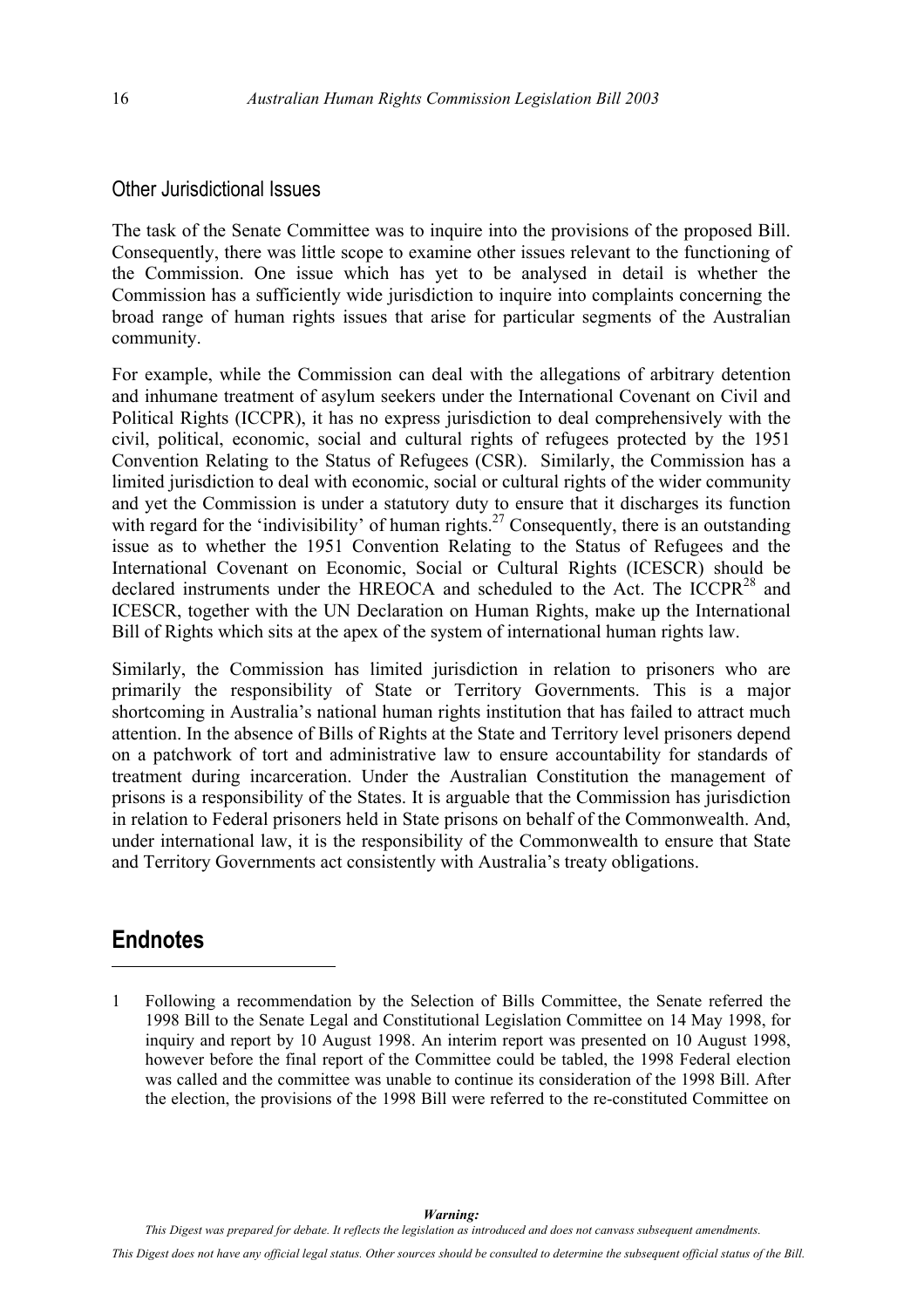12 November 1998, for report by 1 December 1998. The Committee's report was tabled on 17 February 1999.

- 2 A copy of the Senate Legal and Constitutional Committee report may be obtained through <http://www.aph.gov.au/senate/committee/legcon-human2/report/b01.htm>.
- 3 Available at: <http://www.aph.gov.au/library/pubs/bd/1998-99/99bd146.htm> .
- 4 *Human Rights and Equal Opportunity Commission Act 1986,* (HREOCA), *Race Discrimination Act 1975* (RDA), *Sex Discrimination Act 1984* (SDA), *Disability Discrimination Act 1992* (DDA).
- 5 The Commission will retain the right to determine its administrative support structure, including the retention of its specialist policy units.
- 6 Submission 72, p. 3.
- 7 *Provisions of the Australian Human Rights Commission Legislation Bill 2003,* Legal and Constitutional Legislation Committee, Department of the Senate, Clth of Australia, May 2003, p. 61.
- 8 *ACHRA condemns government move to strip powers from Human Rights and Equal Opportunity Commission*,<http://www.eoc.sa.gov.au/access/ACHRA.html>, 26 May 2003.
- 9 Explanatory Memorandum, p. 9.
- 10 See for example the evidence of Mr Bret Walker SC, President of the NSW Bar Association. Committee Hansard, 29 April 2003 p. 15.
- 11 Committee Hansard, 29 April 2003, p. 3.
- 12 *B & B: Family Law Reform Act 1995* (1997) FLC 92. In *B & B* case HREOC intervened with a submission supporting the right of a wife to relocate with her two children. The HREOC submission argued that the Court should have regard to the constitutional rights of adults to freedom of movement and the Convention on the Rights of the Child. The Attorney-General also intervened in those proceedings arguing against the use by the Court of any international human rights treaties and in particular the Convention on the Rights of the Child in the interpretation of the *Family Law Reform Act.*
- 13 See also proposed subsection 31(2) and equivalent provisions of the DDA, SDA, and RDA.
- 14 Committee Hasard, 14 May 2003, pp 72–73.
- 15 Professor George Williams and Ms Ronnit Redman, Gilbert and Tobin Centre of Public Law, University New South Wales, Submission 9, p. 2.
- 16 Law Institute of Victoria, Submission 158A, p. 2.
- 17 Liberty Victoria, Submission 112, p. 2.
- 18 Submission 9, p. 2.
- 19 The Paris Principles were adopted by the United Nations Commission on Human Rights in May 1992 (Resolution 1992/54) and by the United National General Assembly in resolution A/RES/48/134 on 20 December 1993.

*This Digest was prepared for debate. It reflects the legislation as introduced and does not canvass subsequent amendments.*